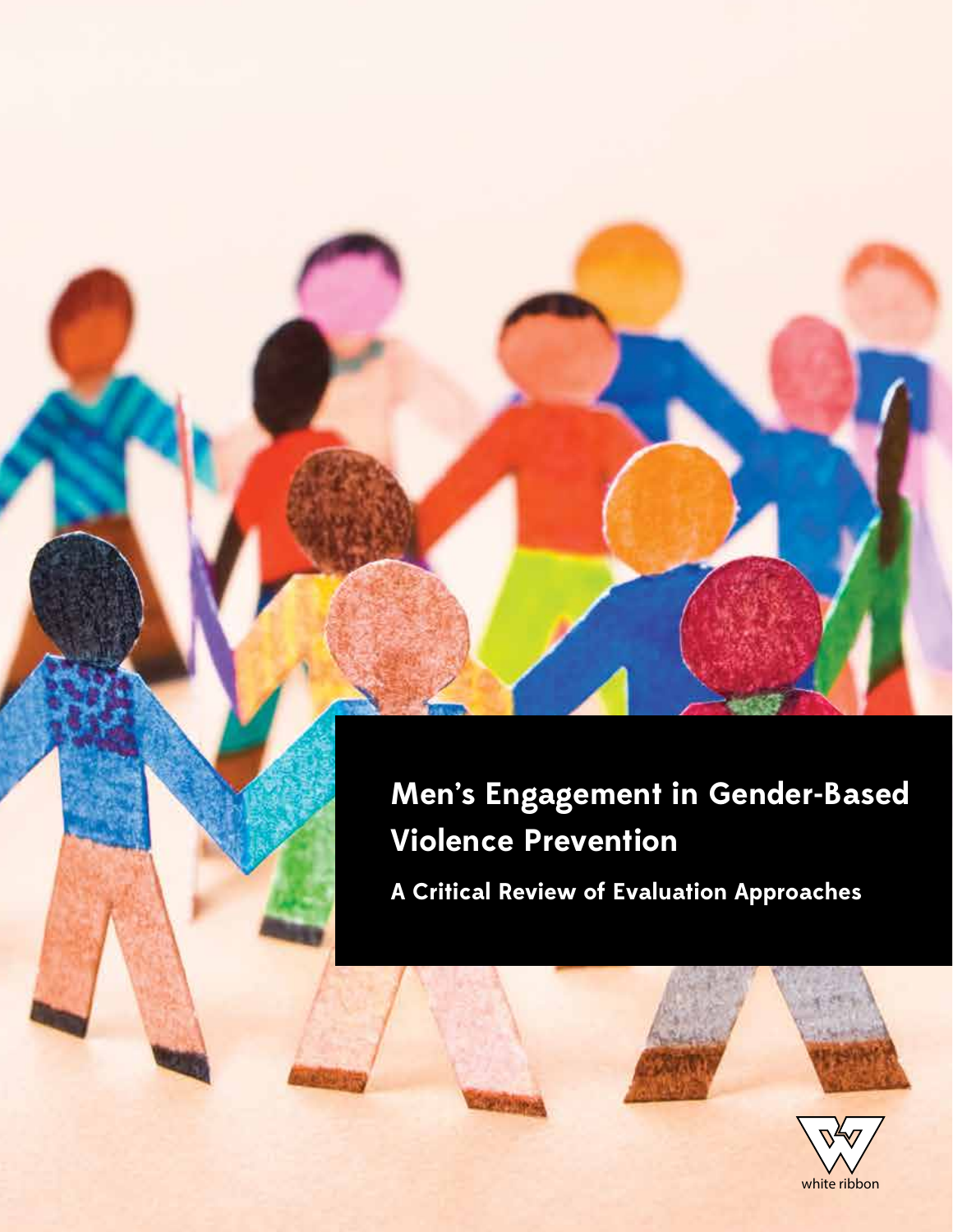#### **Principal InvestigatorS**

Samantha Blostein, Eco-Ethonomics Inc. Areeta Bridgemohan, Eco-Ethonomics Inc. Ryan Turnbull, Eco-Ethonomics Inc.



#### **Co-InvestigatorS**

Humberto Carolo, Director of Programs, White Ribbon Kate Bojin, Project Manager, White Ribbon

#### **Suggested Citation:**

White Ribbon Campaign. (2014). Men's Engagement in Gender-Based Violence Prevention: A Critical Review of Evaluation Approaches. White Ribbon Campaign, Toronto, Ontario. March 2014.

#### **Contact**

Humberto Carolo, Director of Programs, White Ribbon 365 Bloor East, Suite 203, Toronto, ON M4W 3L4 hcarolo@whiteribbon.ca | www.whiteribbon.ca © White Ribbon Campaign, 2014

With funding support from Status of Women Canada



**Status of Women** Canada

Condition féminine Canada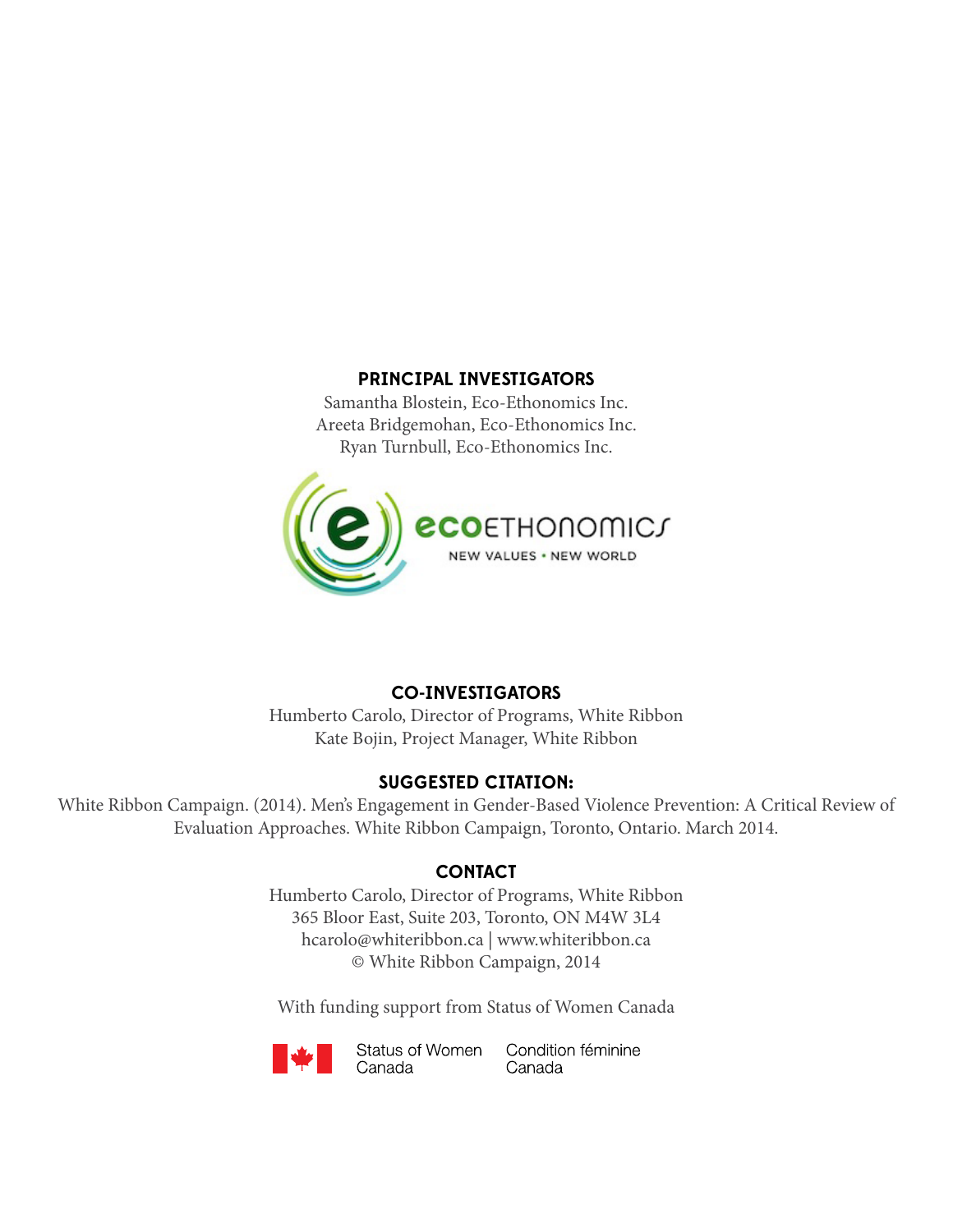## **Table of Contents**

| 1.0 CONTEXT FOR GENDER-BASED VIOLENCE PREVENTION PROGRAMS FOR MEN AND BOYS5 |  |  |
|-----------------------------------------------------------------------------|--|--|
|                                                                             |  |  |
|                                                                             |  |  |
|                                                                             |  |  |
|                                                                             |  |  |
|                                                                             |  |  |
|                                                                             |  |  |
|                                                                             |  |  |
|                                                                             |  |  |
|                                                                             |  |  |
|                                                                             |  |  |
|                                                                             |  |  |
|                                                                             |  |  |
|                                                                             |  |  |
|                                                                             |  |  |
|                                                                             |  |  |
|                                                                             |  |  |
|                                                                             |  |  |
|                                                                             |  |  |
|                                                                             |  |  |
|                                                                             |  |  |
|                                                                             |  |  |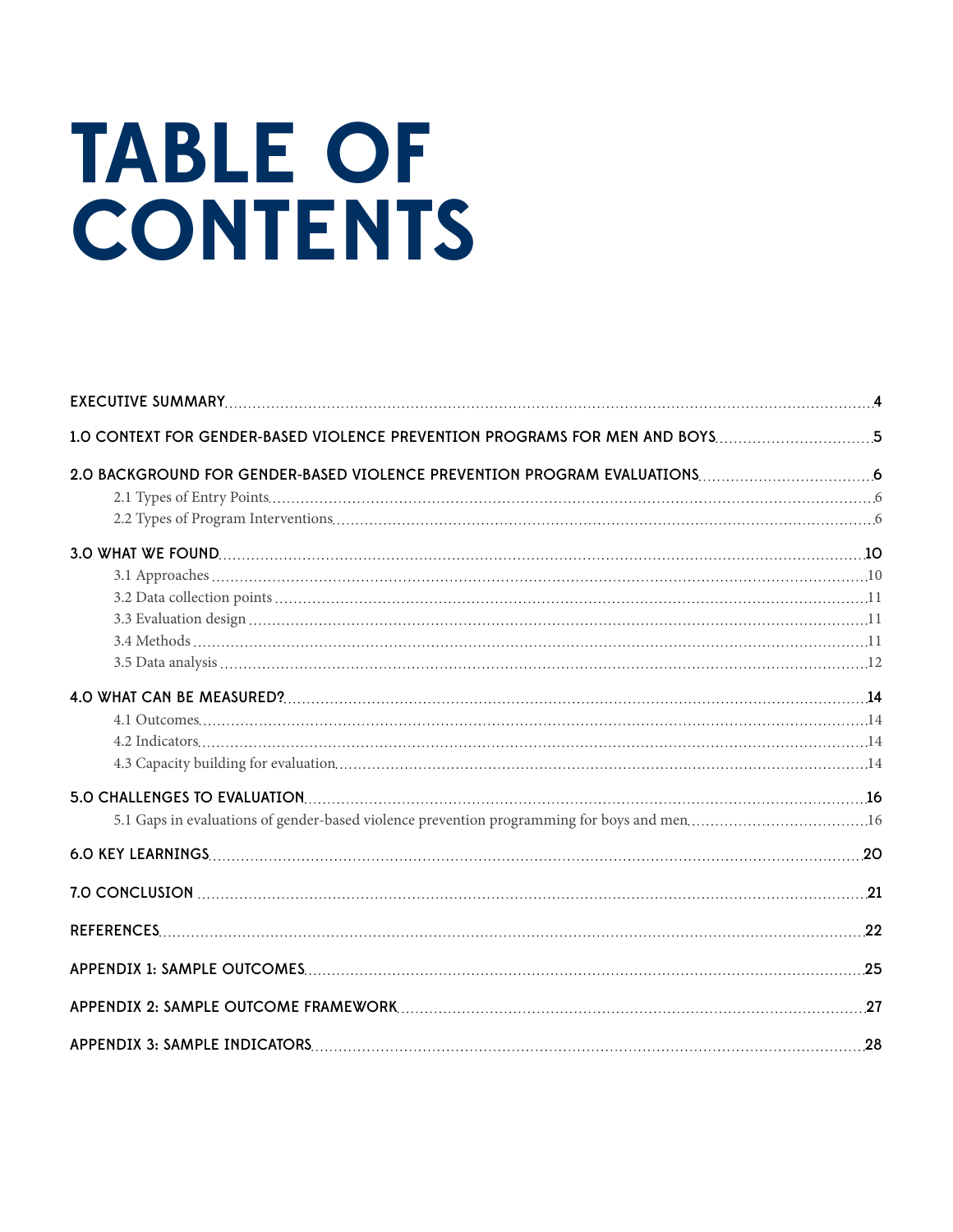## **EXECUTIVE Summary**

This literature review highlights key conceptual and evaluation approaches to engaging boys and men in gender-based violence prevention.

While limited research has been conducted regarding promising evaluative approaches, there are numerous promising research instruments being utilized, such as the Gender Equitable Men's Scale and "Violence Against Women and Girls: A Compendium of Monitoring and Evaluation Indicators" (USAID, 2008).

Complicating the issue of evaluation, there are diverse entry points and contexts in which boys and men are unpacking masculinity and gender-based violence; from workplace awareness initiatives to communitybased workshops. Rigorous and long-term evaluation is essential to ensure that male engagement programming is impactful at multiple levels (individual, community and broader systems). Some of the challenges in the evaluation of male engagement programming are: participant self-selection, one off programming and lack of evaluation data across the long-term. The literature review also critically analyzes the term "engagement."

We suggest that engagement encompass a wide range of processes and activities to also include participation in social media forums (as oppose to solely physical presence in a workshop or campaign/initiative). While there has been progress in assessing attitudinal change however there is a lack of research which documents concrete behavioural change over the long-term. This can be due to lack of funding or capacity of projects to carry out effective evaluation of programs. It's clear that rigorous evaluations are needed to ensure the engagement of men and boys in primary prevention initiatives leads to a significant advance in the reduction of violence against women and girls. Unpacking masculinity from a diversity and critical approach is also important, as boys and men do not experience power in the same ways. Race, class, sexuality, ability, cultural and religious affiliation, age are important factors to consider within evaluation methodology and outcomes.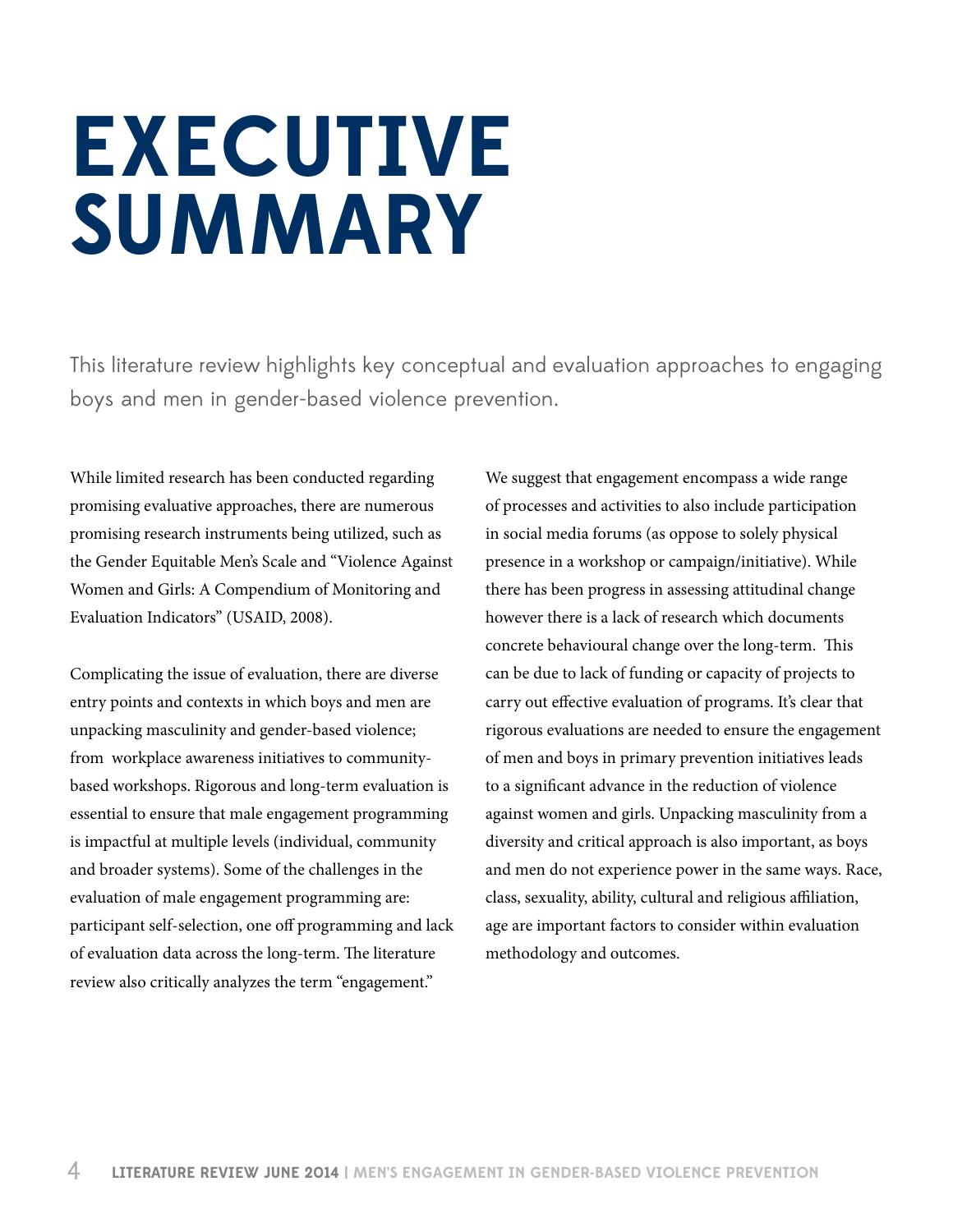### **1.0 Context for gender-based violence prevention programs for men and boys**

There is a global movement to engage men in initiatives to reduce gender-based violence (GBV) and increase awareness of the negative societal impacts of violence against women and girls. Violence against girls and women is a complex global challenge. To adequately address and prevent gender-based violence, this requires a critical analysis of its root causes and unpacking dominant notions of masculinity. This literature review will explore multiple types of interventions, evaluation approaches and outcomes which engage boys and men in violence prevention.

Violence against women, predominantly perpetrated by intimate male partners, is a widespread national concern. In Canada, half of all women have experienced at least one incident of physical or sexual violence since the age of 16 (Canadian Women's Foundation, 2011). Violence against women has many forms and includes: interpersonal or domestic relationships; sexual violence (rape and sexual assault); institutional, cultural and systemic forms of violence; and emerging forms of stalking and harassment using modern technology (Minerson et al., 2011). The wide-ranging forms of violence against women also pose a challenge in its monitoring and evaluation. There are groups of women that are at particularly high risk of gender-based violence including newcomer and Aboriginal women. Aboriginal women are eight times more likely to be killed by their intimate partner than non-Aboriginal women (Canadian Women's Foundation, 2013).

Meaningful, long-term evaluation data on Canadian interventions and programmes working with men and boys is severely lacking (Minerson et al., 2011; Wells et al., 2013). A detailed review of the literature found few formal evaluations for primary prevention strategies designed for initiatives aimed at working with boys and men before violence occurs. Due to its relatively new approach, most work to engage boys and men in ending violence is largely small scale and under-funded. To date, most evaluations have focused on secondary or tertiary methods, measuring the impact of programs with men after the use of violence. There is also a lack of legislative approaches or evidence-based policies that encourage the involvement of men in primary prevention of violence against women and girls (Wells et al., 2013).

In light of these issues, this literature review was undertaken to identify the type of evaluation work conducted on gender-based violence prevention programs, and common challenges experienced by these evaluations. White Ribbon staff recommended the eleven sources consulted for this review. Selected readings range from global, national, provincial and cross-cultural case studies, surveys, political and historical analyses, campaigns and evaluations. Key information was pulled from each source about interventions, indicators, outcomes, methodology, challenges and key learning for evaluating programing that engages men and boys in gender-based violence prevention.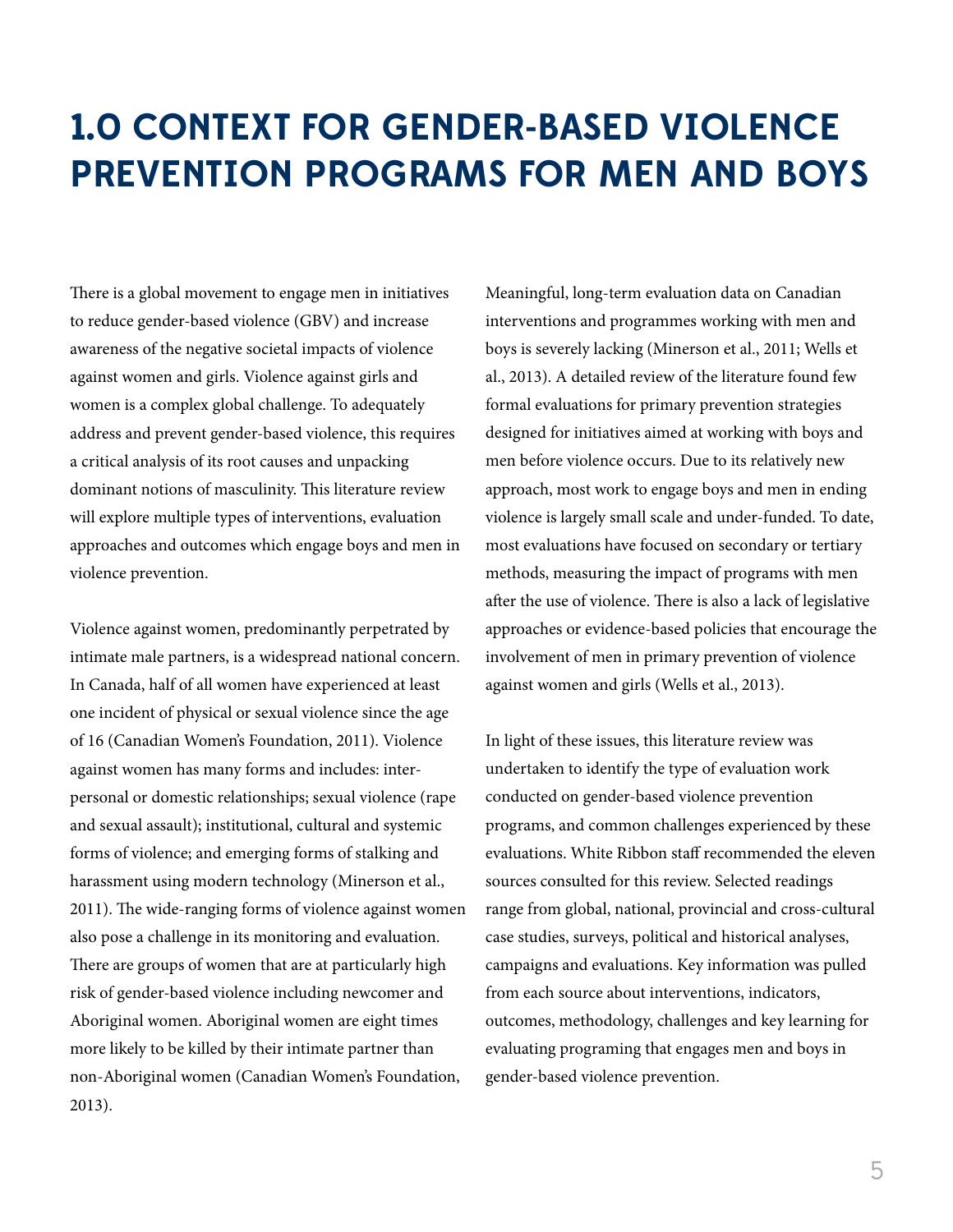### **2.0 Background for gender-based violence prevention program evaluations**

#### **2.1 Types of Entry Points**

 From a review of the literature there are several types of programming or avenues to engage men and boys in the prevention of gender-based violence. All have the goal of changing social norms regarding men's behaviours and attitudes towards masculinity and violence against women. The "2012 Shift: The Project to End Domestic Violence" report published by the Calgary Area United Way, identified seven areas of promise or entry points for engaging Canadian boys and men in violence prevention (Wells et al., 2013). The report discussed these entry points specifically in relation to domestic violence but many programs have used similar entry points to engage men to address GBV generally and not exclusively between intimate partners. The entry points are:

- 1 **Engaging fathers**
- 2 **Men's health**
- 3 **The role of sports and recreation**
- 4 **The role of the workplace**
- 5 **The role of peer relationships**
- 6 **Men as allies**
- 7 **Aboriginal healing**

The authors of the Shift report define entry points as, "areas of opportunity or engagement where men and boys can become involved in learning, reflection and action that will increase their potential to be involved in healthy relationships and decrease the likelihood they will be abusive (Wells et al., 2013: 5)." Though there are countless programs to address violence, there are few that focus directly on engaging boys and men to stop firsttime perpetration of violence (Wells et al., 2013). The areas listed above provide promising primary violence prevention entry points that can be leveraged and enhanced through effective program evaluation.

#### **2.2 Types of Program Interventions**

There were a range of programs whose evaluations were consulted for this review, these included: communitybased, sports-based, health-based and workplace interventions.

Community-based interventions involve working with community members and leaders in awareness-raising educational workshops, community-wide campaigns and community-based programs aimed at gender equality. Sports-based interventions use recreational activities, games and sports tournaments as gathering points and spaces in which the construction of masculine norms can be assessed and analyzed. Coaches, athletes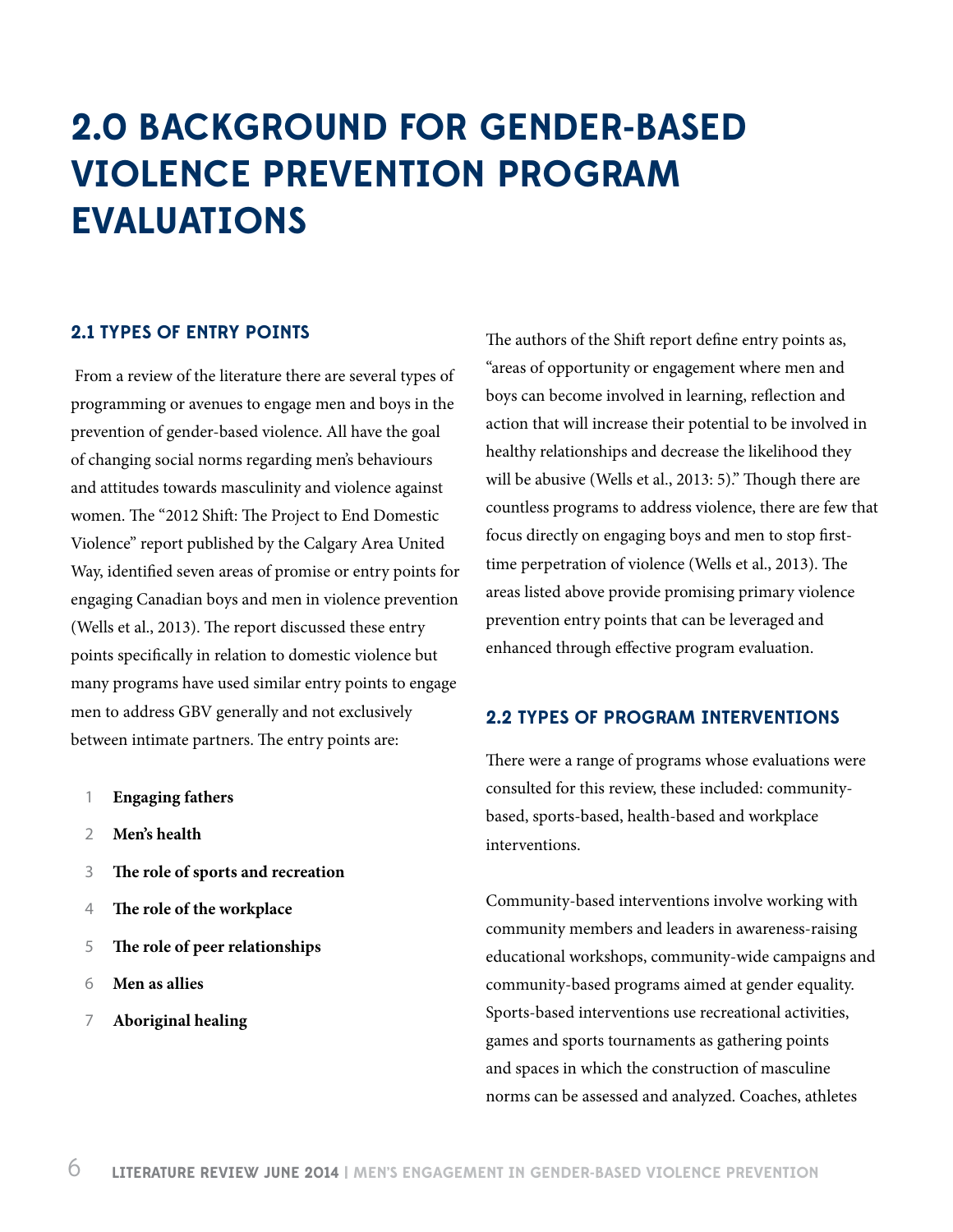and educators facilitate educational workshops and community campaigns focusing on engaging young and adult men to prevent violence against women and girls. Health-based interventions take place in health clinics, community centres and schools and address topics related to sexual and reproductive health (contraception and HIV/STIs) and violence (at school, against women, etc.). Health-based interventions involve capacity training for health professionals to facilitate educational workshops to engage men and boys to address health and gender-based violence. Workplace interventions such as staff leadership training address harassment in the workplace and gender equity at home and at work.

#### **Narrow reach of interventions**

One of the key recommendations from a systematic review of engaging boys and young men in the prevention of sexual violence was that the cultural intervention reach<sup>1</sup> of these interventions is relatively narrow (Ricardo) et al., 2011). There is a need for interventions to go beyond "white males not at high risk of perpetration in US/Canada." As noted by Lonsway (2009), "One of the most pressing needs in the field is thus to expand our efforts beyond schools and campuses into our wider communities and across age, gender, class, ability/ disability, race/ethnicity, sexual orientation, etc." (Ricardo et al., 2011).

#### **Community-wide interventions**

An example of a community-wide intervention took place in Uttar Pradesh, India. Panchayats, local leadership councils were targeted to engage men and women in the

rural villages through advocacy campaigns, youth groups, community outreach and 23 educational workshops. Though this effort 1,500 youth and men were taught about the negative impacts of gender-based violence and violence prevention tools. To gauge program impact over time, pre-, mid- and post-intervention surveys were conducted with group education participants. Indepth interviews with participants and facilitators were also conducted. To measure change in gender equitable attitudes, the Gender Equitable Men (GEM) Scale was completed by participants pre- and post- intervention. Interviews were conducted with female partners of participants to evaluate attitudinal changes as a result of the intervention. There were notable increases in selfreported gender equitable attitudes after the workshops, specifically in positive attitude changes regarding the division of childcare responsibilities and household relationships. There were also positive attitudinal changes in the area of improved communication with partners on gender equality and sexual pleasure and increased knowledge of laws against GBV and women's property and abortion rights (Instituto Promundo, 2012).

Very few of the studies reviewed were **system-wide2** . Rather, most were focused on specific, limited target populations. In a systematic review, four studies reviewed were characterized as system-wide. Three of these (CEDPA, 2011; Solórzano et al., 2008; Verma et al., 2008) showed significant changes in the outcomes of interest, including attitudes toward violence, attitudes toward gender and relationships with women, and use of violence against women (Ricardo et al., 2011). Another report recommended that program areas should also include: policy approaches and cross-sectoral approaches

Cultural intervention reach refers to interventions engaging members from broad population groups, "especially those who are at higher risk of perpetration, and among target populations outside of the Global North" (Ricardo et al., 2011: 7).

A 'system-wide' approach refers to interventions focused on broad-based populations vs. limited interventions targeted at a specific population (Ricardo et al., 2011).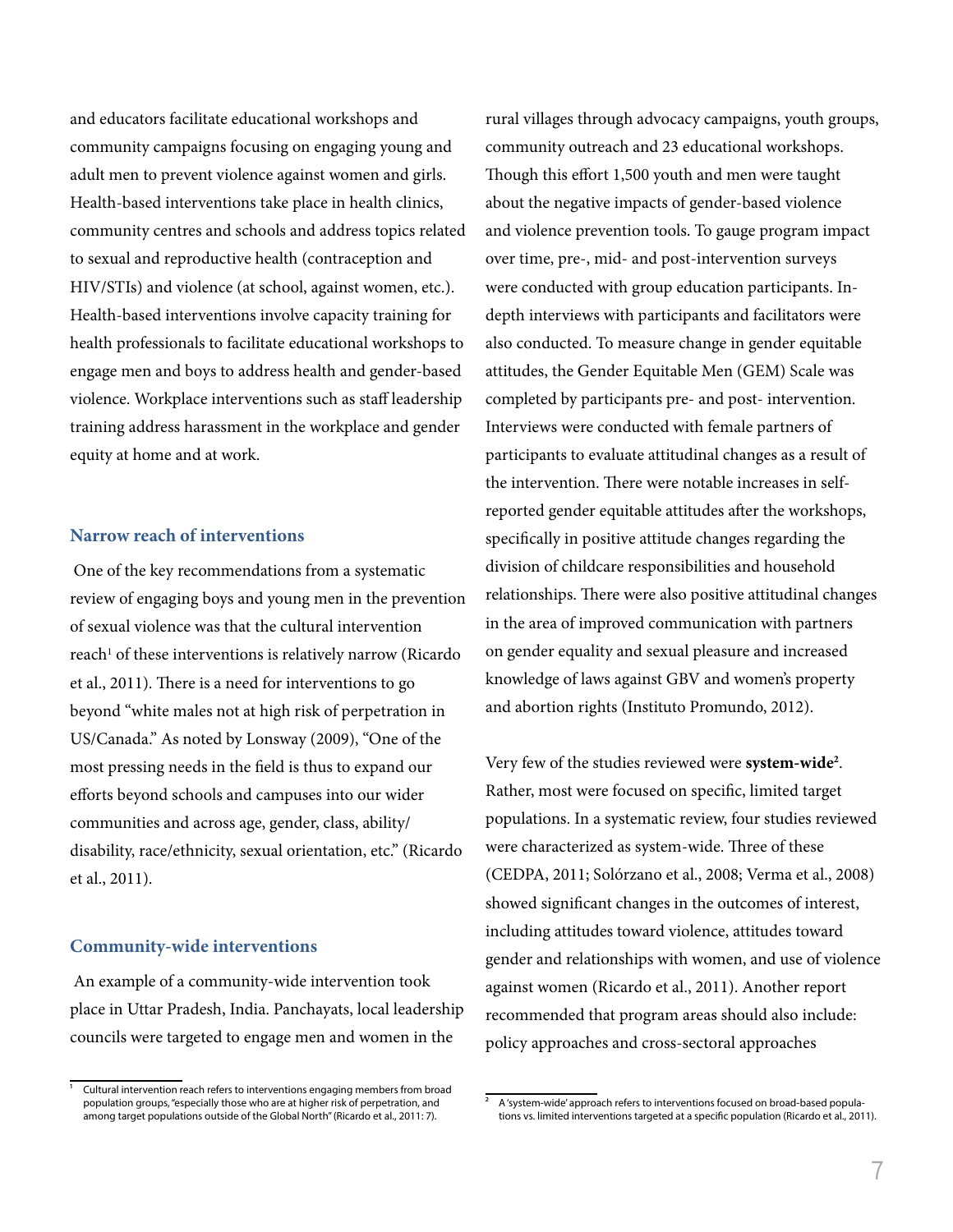(IPPF, 2010). These observations were underscored in one of the studies reviewed on fatherhood, whereby fathers suggested that they were connected to the cities in which they had chosen to have their family. Fathers were not separate from their communities and, in many ways, relied upon their communities for many aspects of the parenting process (White Ribbon Campaign, 2014a). This finding demonstrates the importance of the role

of the broader environment in shaping the behaviour of individuals and groups, and as such, program interventions should probably also orient themselves toward larger structural change. The implication for evaluations is that as there were fewer programs targeting broader change. There is also less documentation on effective evaluation practices of this larger change.

#### **Defining and Deconstructing 'Engagement'**

#### **Engagement in programming**

Various reports stressed the importance of understanding the multi-faceted nature of male roles in gender relations, and the implications in developing effective engagement strategies (IPPF, 2010). It was also observed that it is necessary to articulate the benefits of engaging in this work more clearly to men and boys, and to develop a better understanding of these benefits among men and boys (IPPF, 2010). In another study, participants often reported 'recruiting' other fathers to attend the father-specific programming in order to extend the benefits to others (White Ribbon Campaign, 2014a).

In the literature reviewed, a recurring theme was the tension between mixed-gender vs. single-sex programming. It was noted in the systematic review, that although effectiveness results are varied and there is no clear answer on this question, one of the studies found that participants were more satisfied in mixed-gender groups, perhaps related to age (and cultural context) (Ricardo et al., 2011). The review concluded that participants may be more drawn to mixed-sex interventions.

#### **An example of digital engagement**

In Canada, the White Ribbon Campaign's "It Starts With You, It Stays With Him" targets fathers through social marketing to motivate them to teach the boys in their lives about the importance of equal and healthy relationships with girls and women (Minerson et al., 2011; Wells et al., 2013). Interactive engagement tools such as a website, YouTube Channel, collection of nine digital stories and Facebook page are complemented with a discussion guide for use in the community and in the classroom and e-learning modules for community workers and primary and secondary school educators. An evaluation in 2009 indicated that after visiting the website 82% of men felt more prepared to positively influence the boys in their lives about healthy relationships and gender equality. It Starts With You has reached an estimated 1,501,371 people in Ontario including over 82,000 children and youth (White Ribbon Campaign, 2014b).

#### **Engagement in evaluation**

In various studies, engagement took the form of consultation of both men and boys, for whom the programs reviewed were mostly designed to involve. Others focused on the consultation of women, for whom those programs were mostly designed to benefit. The engagement took place in program development as well as the evaluation process (IPPF, 2010).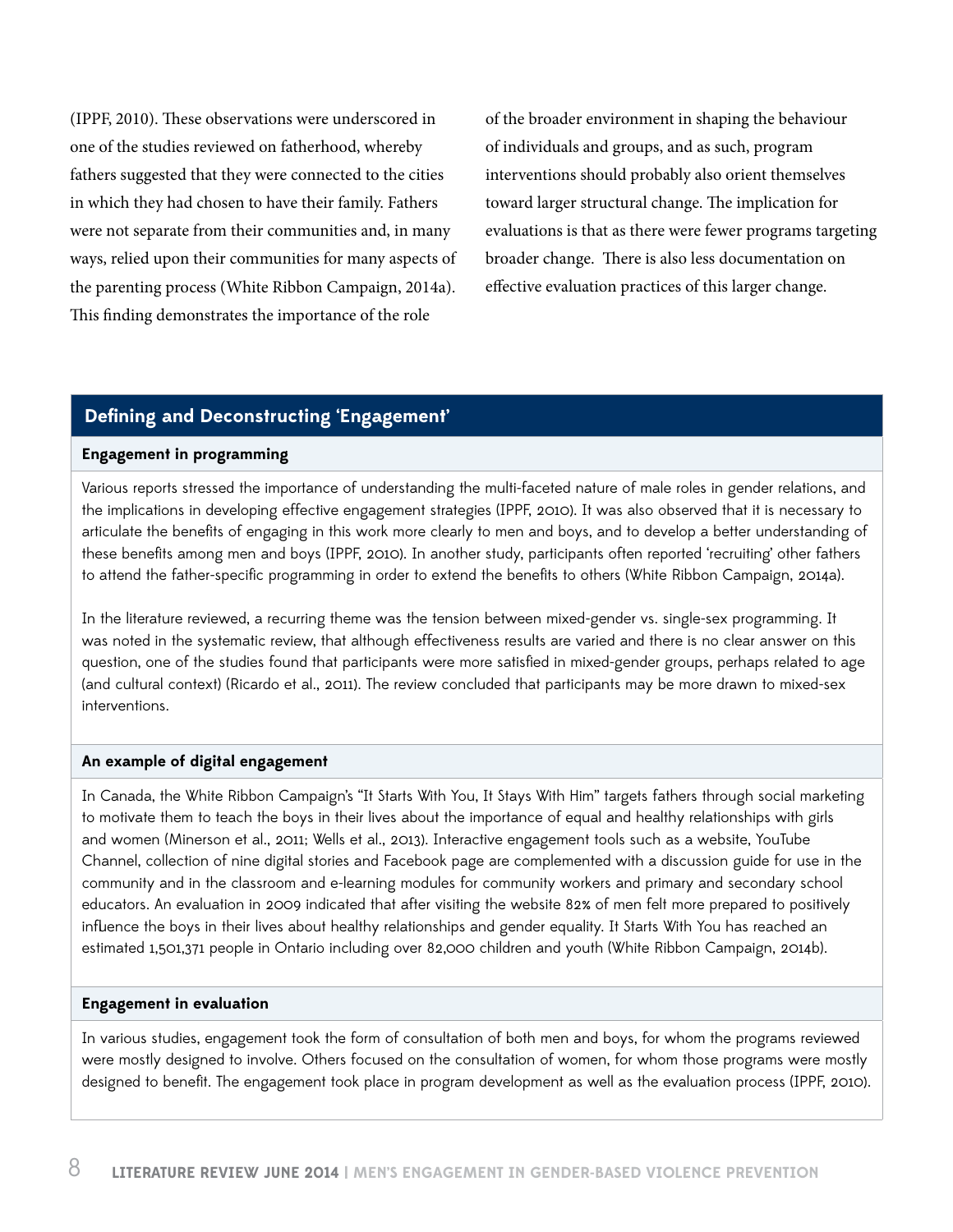One of the theoretical frameworks described in a study of fatherhood, addressed the concept of 'involved fatherhood.' One commonly used theoretical framework in the literature identified three main components of father involvement: accessibility, engagement and responsibility (Lamb, 1981 cited in White Ribbon Campaign, 2014a). Engagement was described as the 'actual time spent with children engaged in activities that promote healthy child development' (Lamb, 2004 cited in White Ribbon Campaign, 2014a). It was noted that evidence of nurturing fathering practices is the most consistent predictor of gender equality (Coltrane, 1996 cited in White Ribbon Campaign, 2014a).

#### **Challenges**

As listed in The International Planned Parenthood Federation (IPPF) 2010 "Men Are Changing: Case study evidence on work with men and boys to promote gender equality and positive masculinities", common challenges faced by programs across the globe are:

- 1. Recruiting and retaining participants
- 2. Actively engaging the surrounding communities
- 3. Implementing efficient and accurate monitoring and evaluation systems
- 4. Ensuring that long lasting, sustainable programs are instituted, i.e. that effective GBV prevention with adult and young men have been taken up in large-scale institutions

In terms of barriers to individual men's engagement in Canada, the White Ribbon Campaign 2011 Issue Brief outlines:

- 1. Accountability Barriers lack of men taking ownership to address violence against women
- 2. Awareness Barriers men do not understand severity of issue in Canada
- 3. Privilege Barriers blaming other men
- 4. Men's silence about violence against women and girls

#### **Broadening the definition of engagement**

In looking through the literature for this review, no source had defined what is meant by engagement in relation to measuring men's involvement in violence prevention interventions. Establishing a working definition to evaluate men's engagement in programming is at the heart of what many groups are attempting to do. Without a working definition that includes important elements such as male responsibility and commitment, it is difficult to measure program effectiveness. With the rise and interest of social media, including Facebook, Twitter etc., this points to the need to expand our traditional notion of engagement to not only participation in physical spaces, but also virtual communities and networks.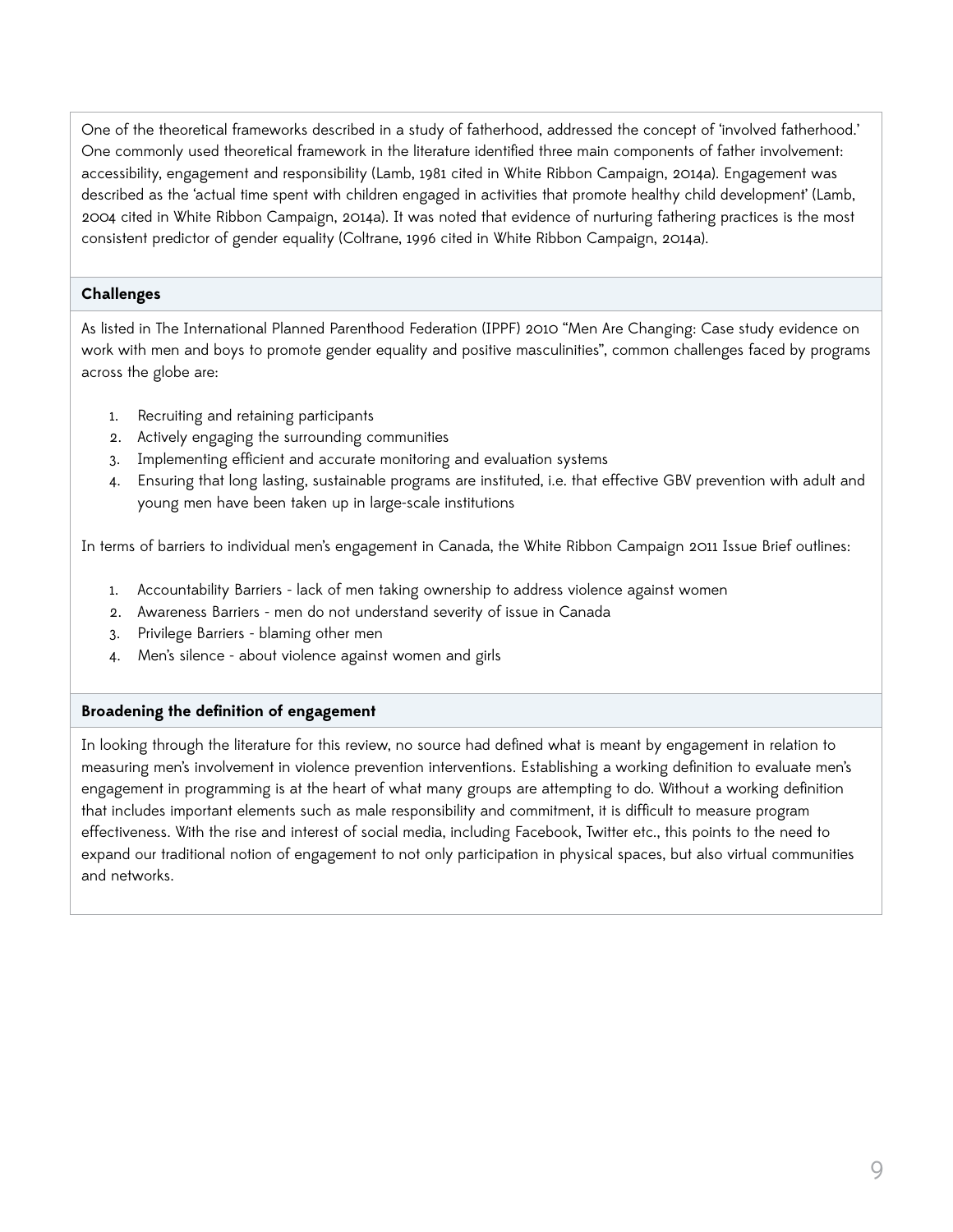### **3.0 What we found**

#### **3.1 Approaches**

#### **Theoretical frameworks**

 In addition to the theoretical framework cited above to understand 'father involvement,' other commonly used theories underlying interventions aimed at primary prevention were: social learning theory<sup>3</sup>, social norms theory<sup>4</sup>, belief system theory<sup>5</sup> and theories around bystanders<sup>6</sup> (Ricardo et al., 2011). In another report, interventions were selected based on criteria from a World Health Organization review of 58 interventions engaging men and boys. Another framework that was cited, in order to understand the type of change being sought by interventions was the Gupta framework (IPPF, 2010). The Gupta framework consists of the following scale: genderneutral, gender-sensitive, gender-transformative (IPPF, 2010). Gender neutral is defined as: no distinction between the needs of men and women, neither reinforcing nor questioning gender roles. Gender sensitive is defined as: recognizing gender norms but little attempt to transform them. Gender transformative is defined as: seeking to promote equitable relationships, change gender norms and social expectations (Minerson et al., 2011).

*The gender transformative programs were found to be the most effective programs (IPPF, 2010).* In one of the reports reviewed, it was recommended that programs develop clear conceptual frameworks, with a particular focus on clearly defining what is meant by gender equality – for both men and women (IPPF, 2010).

#### **Participatory approaches**

 In some of the studies, it was highlighted that greater engagement of program participants and community members, in the program development and the evaluation led to greater success (IPPF, 2010). For example, Program H (Brazil), a promising initiative, focuses on the health of boys and young men working with "males aged 15 to 24 to address and redefine individual behaviors associated with harmful masculinity and social norms" (Wells et al., 2013: 16). Program H tried to "first and foremost to tap into the 'alternative' voices in low-income communities, that is, young and adult men who have been questioning traditional views of what it means to be a man. These voices of resistance to the dominant versions of masculinity helped us to develop a set of objectives (what we expect or hope from young men after their participation in the initiative) and to develop an evaluation methodology" (Barker et al, 2007: 1).

To serve as a benchmark for the Program H evaluation, those with 'alternative voices' were consulted in focus groups and pre-testing to develop indicators based on a deep understanding of locally held beliefs and values. Desired outcomes were identified through an ongoing

<sup>3</sup> Social learning theory highlights principles of learning via modeling and stresses the point that perpetrators learn abusive behavior in their families of origin (Ricardo et al, 2011).

<sup>4</sup> "According to social norms theory, people are often negatively influenced by inaccurate perceptions of how other members of their social group act or think" (Ricardo et al, 2011: 17). This means that a bystander's willingness to intervene (in witnessing a violent act) can be increased by knowledge about the other person's attitudes (Ricardo et al, 2011: 16).

<sup>&</sup>lt;sup>5</sup> Belief system theory asserts that intervention design must preserve people's existing self-conceptions. Thus, rape prevention interventions that assume male participants are potential rapists are unlikely to achieve desired outcomes because men do not perceive themselves to be rapist (whether or not they have committed sexual assault) (Ricardo et al: 16).

<sup>&</sup>lt;sup>6</sup> The bystander approach, "attempts to influence men by appealing to beliefs they are shown to have about being potential helpers" (Ricardo et al, 2011: 16). This approach gives men a role in preventing violence including interrupting situations before or during an incident and speaking out against norms that lead to violence (Ricardo et al, 2011).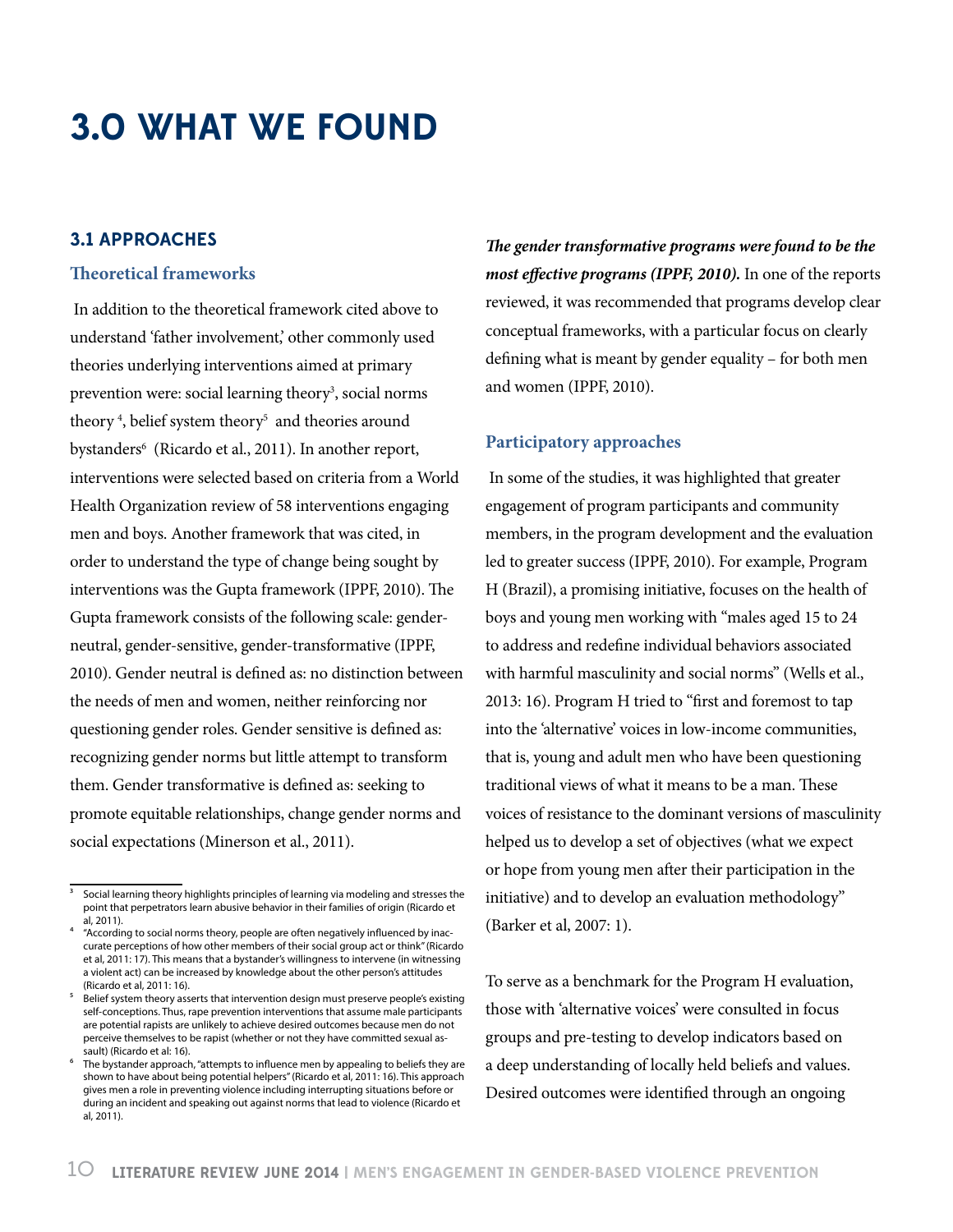interaction and discussion with a group of young men who acted as advisers and peer promoters to the researchers. Adult and young women in the communities were consulted and affirmed that these outcomes were the attitudes they wanted from men (Barker et al, 2007; Instituto Promundo, 2008, 2012).

*A number of studies underscored the importance of including women in the evaluation of the effectiveness of the intervention*, although women were not considered the primary focus of the intervention. For example, in a case study described in an IPPF (2010) report, women involved in program design and in the evaluation process were asked to comment on changes they observed in program participants.

#### **3.2 Data collection points**

#### **The importance of baseline data**

 A number of studies highlighted the importance of collecting comprehensive baseline data (IPPF, 2010; Harris-Decima, 2010; White Ribbon, 2012). The collection of this baseline data was important for program design purposes as well as measuring changes in the population being targeted. In one case study, extensive baseline data allowed program designers to establish priorities for target groups, which in turn relates to the differential analysis point, described in more detail later in this review. Another interesting example was the use of a street survey to collect baseline data for the program (IPPF, 2010).

#### **3.3 Evaluation design**

#### **Experimental, quasi-experimental and descriptive methods**

There were a number of different designs described in the reports reviewed. There were quite a number that had no control conditions, others that had alternative interventions (i.e. different treatment conditions), others that used delayed interventions (for e.g. one intervention group would start and the next would start after a delay or the intervention took place in phases), others compared the treatment group with an unrelated intervention. In a systematic review focusing on rape prevention interventions, there were very few randomised controlled trials; more cluster randomized studies and the majority were quasi-experimental studies with comparison groups (Ricardo, 2011). There was an agreement in the literature reviewed, that there is a need for more rigorous evaluation designs, understood as experimental designs, to strengthen the body of evidence available on genderbased violence prevention efforts. It was recommended that spaces should be built into the program for reflection, particularly when dealing with programs that are being expanded, to generate insight about programme implementation (IPPF, 2010).

#### **3.4 Methods**

#### **Qualitative and quantitative**

The majority of the evaluations drew upon mixed methods, that is, both qualitative and quantitative methods. This enhanced the ability of program evaluations to triangulate data (particularly with regard to self-reporting), to investigate why certain outcomes were observed, as well as to understand the impacts of process measures on outcomes. For example, in an evaluation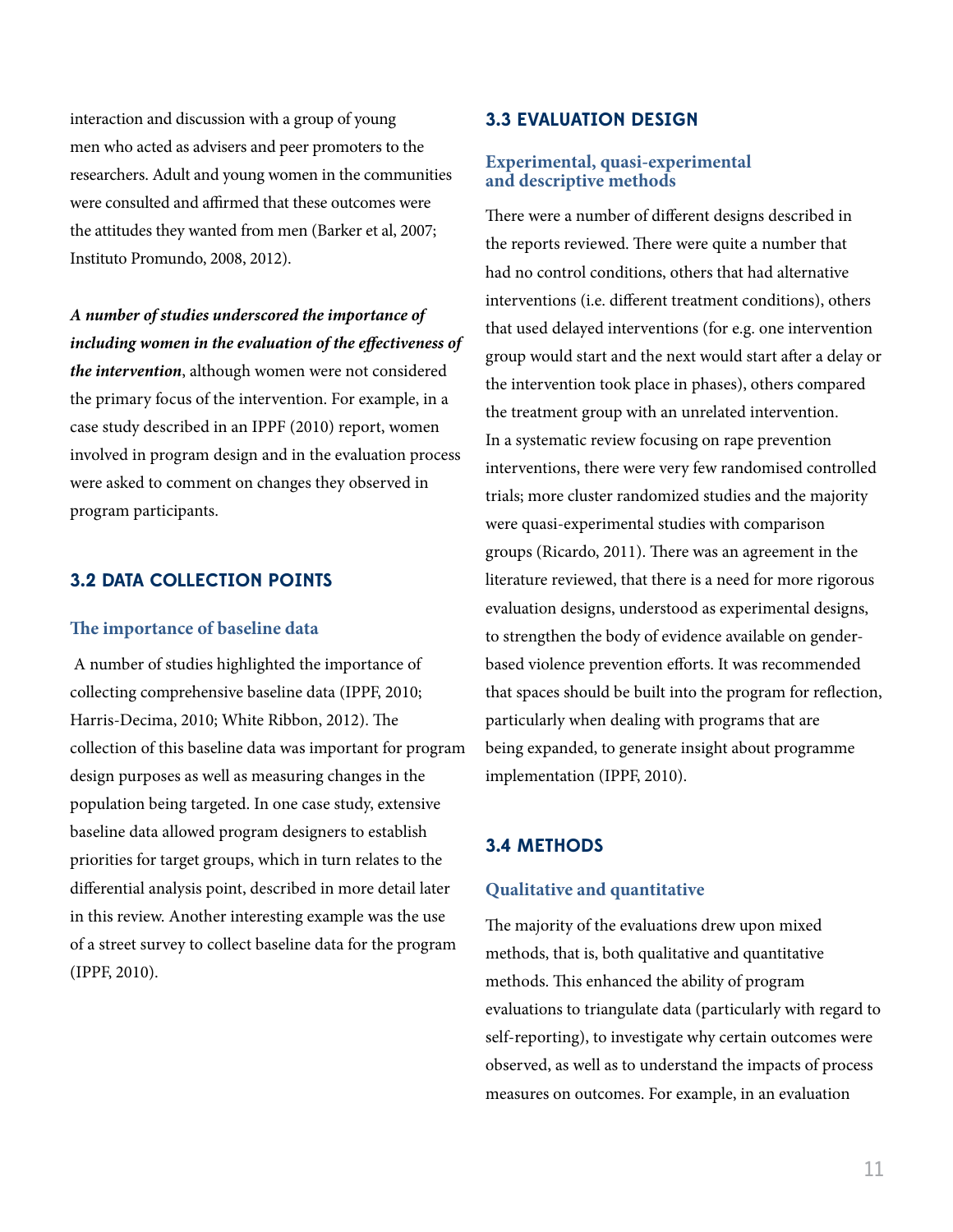of an intervention aiming to decrease violence against women through changing attitudes, it was found that there was a statistically significant self-reported decrease in the use of violence against female partners. Qualitative results further affirmed that the group education and campaign activities led to increased discussion amongst men about gender equality and decreased support for attitudes encouraging men's use of intimate partner violence (Instituto Promundo, 2012).

#### **Instruments**

A number of scales were commonly cited in the literature. These included: Illinois Rape Myth Acceptance Scale, Burt Rape Myth Acceptance Scale, Attitudes toward Women Scale, Conflict Tactics Scale, Gender Equitable Men Scale (GEM), Rape Empathy Scale and the Attraction to Aggression scale (to identify high-risk males) (Ricardo et al., 2011). These more frequently used evaluation tools may be most useful in terms of generalizability (Ricardo et al., 2011).

#### **3.5 Data analysis**

In many evaluations, *differential analyses* by subgroup were conducted. This addresses larger equity concerns that relate to this work. Even when working with general populations, there is a need to increase the practice of analyzing effects on sub-groups with higher baseline risk of perpetrating sexual violence in terms of attitudes and other relevant indicators. Those identified as "high risk" may have experienced sexual violence or already perpetrated forms of sexual violence (Ricardo et al., 2011). Especially when baseline risk varies more, or when working with a more heterogeneous group in general, differential effectiveness analysis is critical to understanding which interventions are most effective

with which populations. The literature noted some key populations that need to be identified in program effectiveness analysis. These groups include: sociodemographic data (age, gender, income, educational level); rural vs. urban; French vs. English; Aboriginal vs. non-Aboriginal; experience of violence as a child and later perpetration of violence (due to their potentially high correlation); high-risk vs. low-risk men and women (Ricardo et al., 2011). Another report stated that for some of the evaluations reviewed, there was a lack of *disaggregation by process indicators*, meaning that data is not consistently separated by group (such as male sex workers and men who have sex with men). This data could provide important information to practitioners (for e.g. are groups facilitated by professionals or peers more effective) (IPPF, 2010).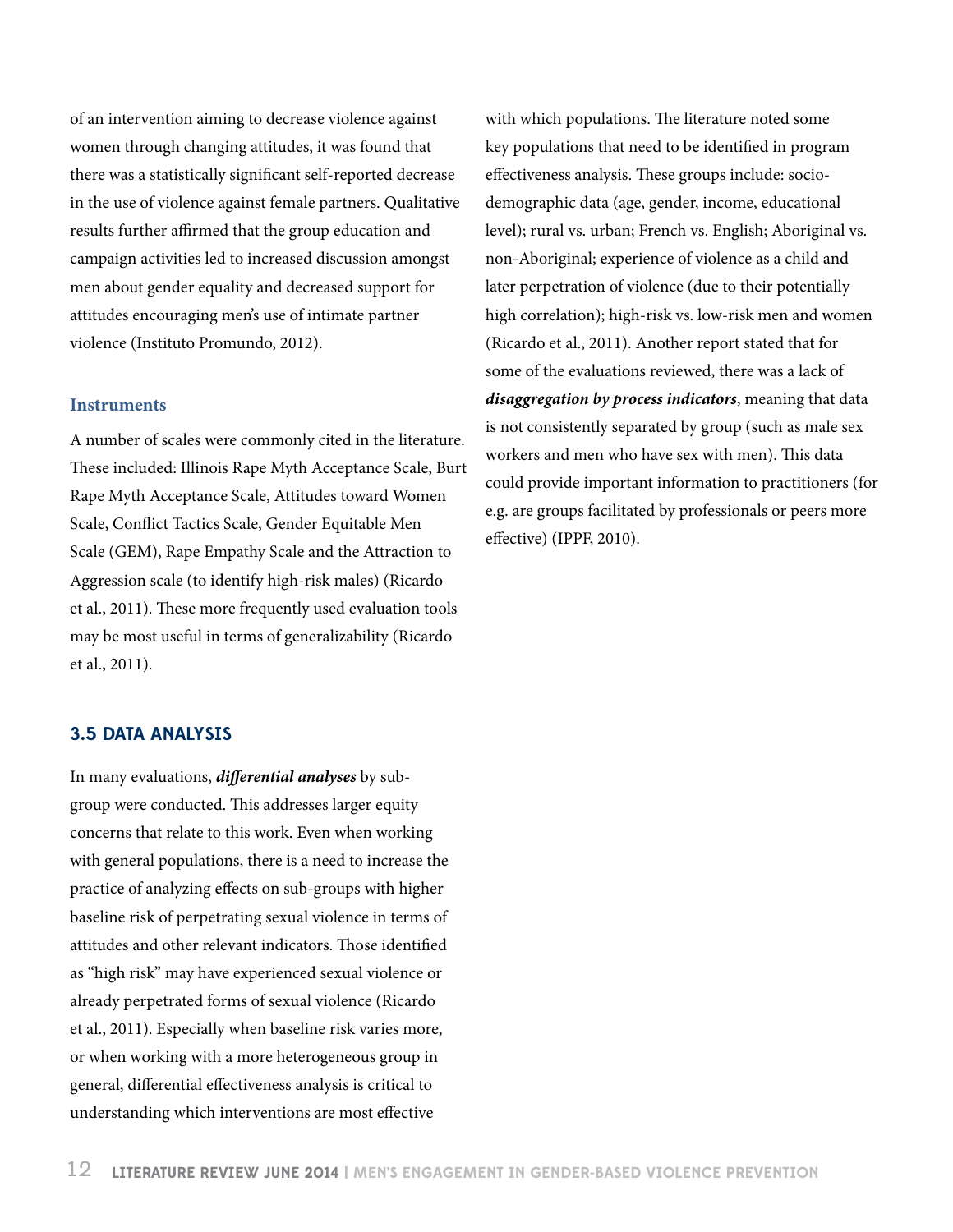#### **Gender Equitable Men Scale (GEM Scale)**

One of the scales worth highlighting due to its common usage is the Gender Equitable Men Scale (GEM Scale). It is a psychometric attitude scale, administered by survey to male respondents in which they self-rate their attitude to statements based on degree of agreement. The GEM Scale has been validated in more than 20 sites around the world. It is useful in pre- and post-tests to observe change in how men answer the questions before/after an intervention. Depending on intervention setting, there are often 20-30 attitudinal statements regarding gender roles pertaining to the following areas:

- In the home and child-rearing,
- Sexual and reproductive health, sexual relationships HIV/STI prevention, and
- Norms about partner violence, and homophobia (Instituto Promundo, 2012).

The GEM Scale that measures changes in men's attitudes toward gender norms, was tested, and validated in the Instituto Promundo Program H gender-based violence prevention program. The following is a list of indicators from that research (Pulerwitz and Barker for Instituto Promundo, 2008):

#### **Factor 1: Inequitable Gender Norms**

- 1. It is the man who decides what type of sex to have.
- 2. A woman's most important role is to take care of her home and cook for her family.
- 3. Men need sex more than women do.
- 4. You don't talk about sex, you just do it.
- 5. Women who carry condoms on them are "easy."
- 6. A man needs other women, even if things with his wife are fine.
- 7. There are times when a woman deserves to be beaten.
- 8. Changing diapers, giving the kids a bath, and feeding the kids are the mother's responsibility.
- 9. It is a woman's responsibility to avoid getting pregnant.
- 10. A man should have the final word about decisions in his home.
- 11. Men are always ready to have sex.

#### **Factor 2: Equitable Gender Norms**

- 1. A couple should decide together if they want to have children.
- 2. In my opinion, a woman can suggest using condoms just like a man can.
- 3. If a guy gets a woman pregnant, the child is the responsibility of both.
- 4. A man should know what his partner likes during sex.
- 5. It is important that a father is present in the lives of his children, even if he is no longerwith the mother.
- 6. A man and a woman should decide together what type of contraceptive to use.
- 7. It is important to have a male friend that you can talk about your problems with.

When using the GEM Scale to assess men's attitudes it is important to include questions addressing variables that are related to gender norms such as socio-demographic status, current safer sex behaviour, and relationship history of physical violence (Barker and Pulerwitz, 2008).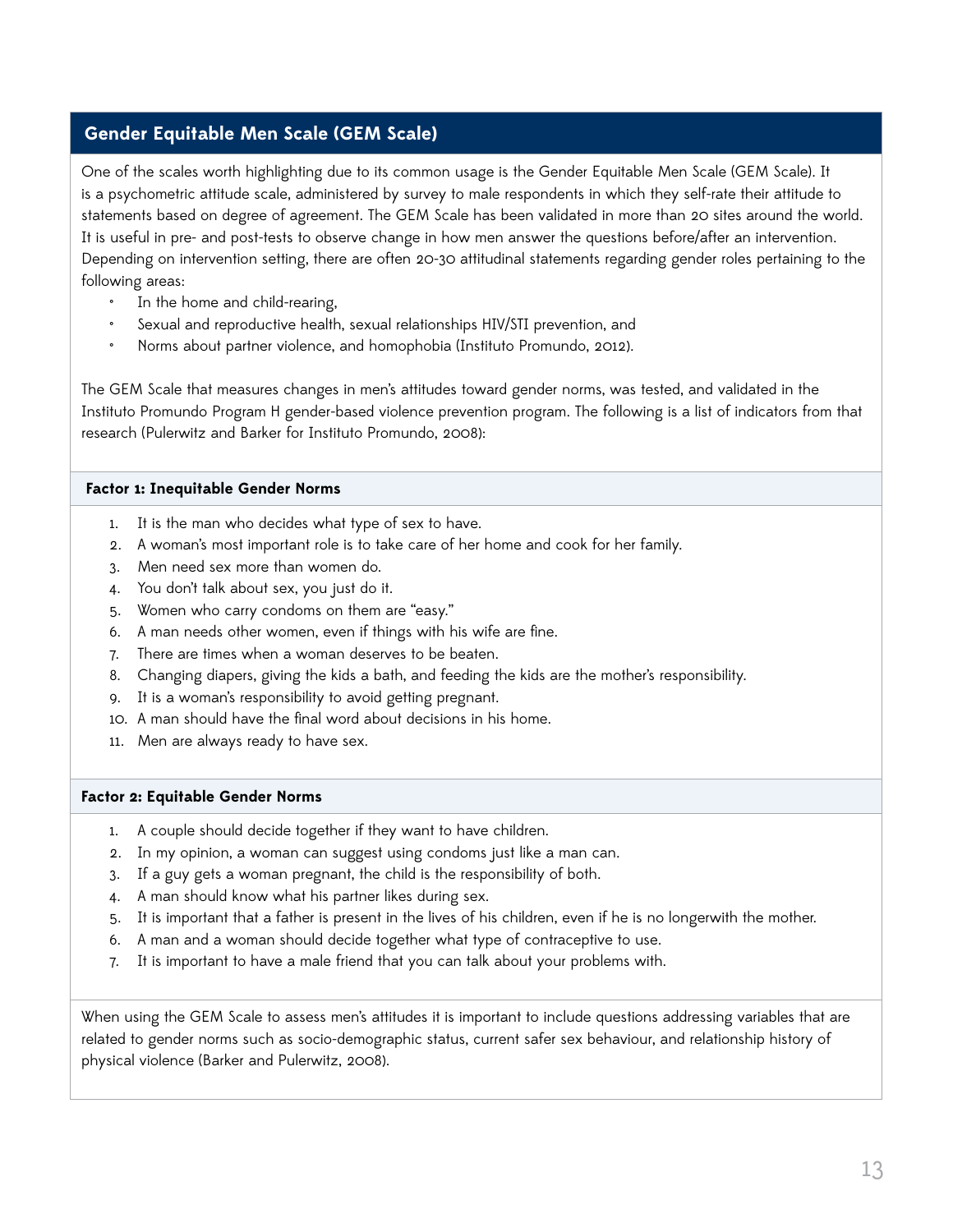### **4.0 What can be measured?**

#### **4.1 Outcomes**

See Appendix 1 for list of selected outcomes. Appendix 2 illustrates a sample outcome framework that may be useful for considering outcomes at various levels of intervention and impact.

Various reports highlighted the over-reliance on attitudinal changes in program evaluations (Ricardo et al., 2011). Changes in attitudes have been linked to improvements in non-violent behavior outcomes in the research literature. However, there is little evidence of the effectiveness of interventions to actually decrease boys' and young men's perpetration of violent behaviors in the long-term (Ricardo et al., 2011). Over-reliance on the use of attitude measures as proxies for behaviors is therefore problematic. Attitude may have a key role in promoting individual and social change more broadly. However attitude change alone is not a sufficient outcome for gender-based violence prevention efforts (Ricardo et al., 2011).

#### **4.2 Indicators**

There were many excellent sources for indicators in the literature reviewed. One such resource is the: "Violence Against Women and Girls: A Compendium of Monitoring and Evaluation Indicators" compiled by USAID East Africa in 2008. Please see Appendix 3 for a list of selected indicators for evaluating programming targeting various groups.

#### **4.3 Capacity building for evaluation**

There was limited in-depth discussion of capacity building for evaluation in the resources reviewed. There were recommendations in reports, given some instances of inconsistent quality of monitoring and evaluation data, for greater training of staff in monitoring and evaluation (ME) data collection methods as well as training in the importance of this data (IPPF, 2010). Some of the intervention evaluations reviewed did include training of staff in data collection and utilization of a common evaluation framework as well as training of management focused on ME. One such example was an intervention which included the following capacity building activities: follow-up training; helping project staff develop monitoring tools and discuss strategies for developing the project; a 2-day staff training for team building, identifying successes/challenges; increasing capacity for training and recommendations for program development (IPPF, 2010).

In a large study undertaken assessing attitudes towards gender violence, there was an extensive discussion of the training provided to interviewers, in order to minimize the bias in the data collection process. A detailed training session was undertaken with all interviewers selected, including the supervisor who was assigned to monitor the interviewing team. Some of the topics covered included:

- $\blacktriangleright$  An explanation of the survey objectives;
- $\triangleright$  An explanation of the sensitivities associated with the study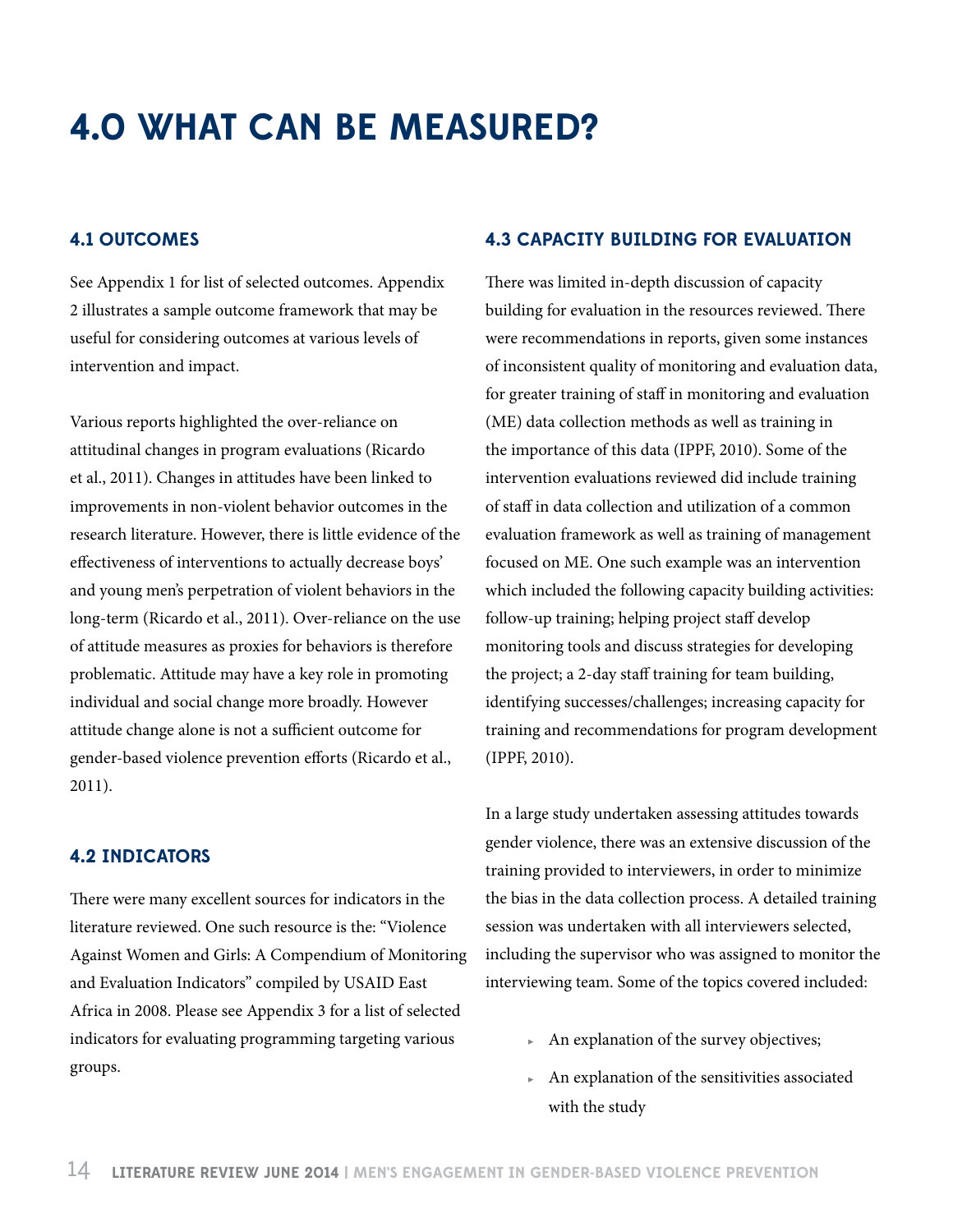- ▶ Specific techniques designed to encourage honest reporting, including techniques for developing rapport, instilling trust in the respondent, and assuring him or her of confidentiality;
- $\triangleright$  A review of the survey design, including termination points, skip patterns, and question wording;
- $\triangleright$  A question and answer session;
- $\blacktriangleright$  Pre-test of the survey instrument; and
- $\triangleright$  A debriefing to discuss any problems and obtain feedback from the interviewers on the survey instrument (Harris-Decima, 2010).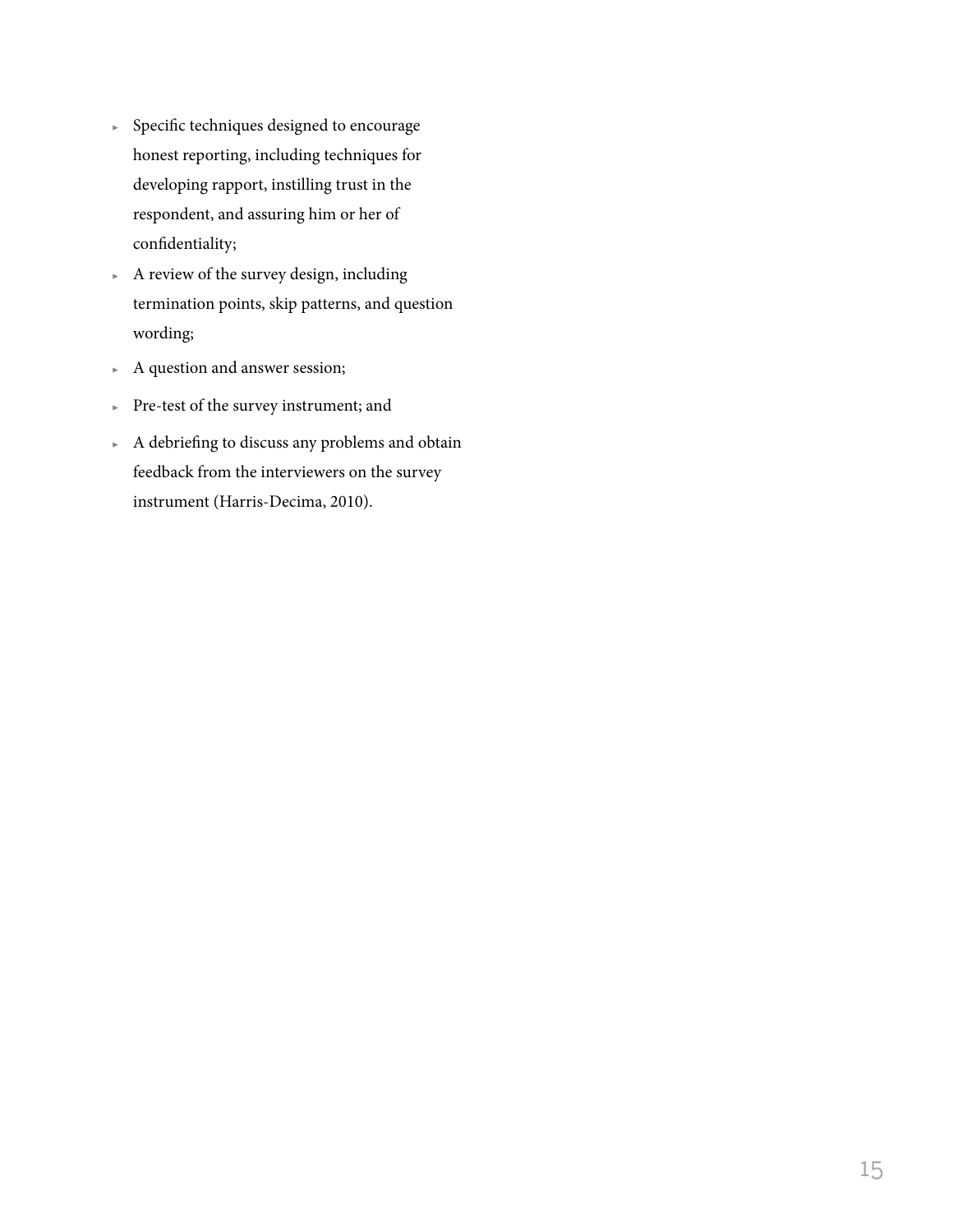## **5.0 Challenges to Evaluation**

#### **5.1 Gaps in evaluations of genderbased violence prevention programming for boys and men**

 One of the recurring gaps stated in the reports reviewed, was the over-reliance of evaluations on self-reported data. The exclusive reliance on self-reports makes the results susceptible to social desirability bias (i.e. the pressure for the respondent to provide certain answers). One of the studies, a telephone survey of attitudes, included an extensive reflection on the factors that affect respondent honesty as well as mitigating strategies. This study noted: "There are a number of factors that affect respondent honesty when self-reporting behaviour and attitudes, including:

- ▶ Mode of data collection;
- Characteristics of the interviewer;
- Interviewer/respondent interaction;
- Socio-demographic characteristics of the respondents;
- ▶ Presence of third parties; and
- $\blacktriangleright$  Extent of the perceived threat from answering questions honestly with risk."

The study took this information into account when designing their methodology and training of the data collectors. The report states that "more honest reporting" generally occurs when the respondents' characteristics

such as age, race and gender, are similar to those of the interviewer (Harris-Decima, 2009: 10). The report also contends that honest reporting is fostered when the respondent has assurance of confidentiality and when interviewers maintain a neutral and unbiased tone regardless of the respondent's responses (Harris-Decima, 2009).

The following is listed in the New Brunswick Attitudinal Survey on Violence against Women, and was implemented by the Harris/Decima research team to ensure more honest reporting in the data collection process (Harris-Decima, 2009):

- $\triangleright$  Stressing that participation in the study is voluntary;
- ▶ Providing persuasive assurances of confidentiality;
- $\blacktriangleright$  Assigning male interviewers to survey male respondents, and female interviewers to survey female respondents, where possible;
- Encouraging respondents to voice their views throughout the course of the interview;
- $\blacktriangleright$  Providing respondents with assurances that there are no right or wrong answers;
- ▶ Ensuring that interviewers convey to respondents that all answers are acceptable;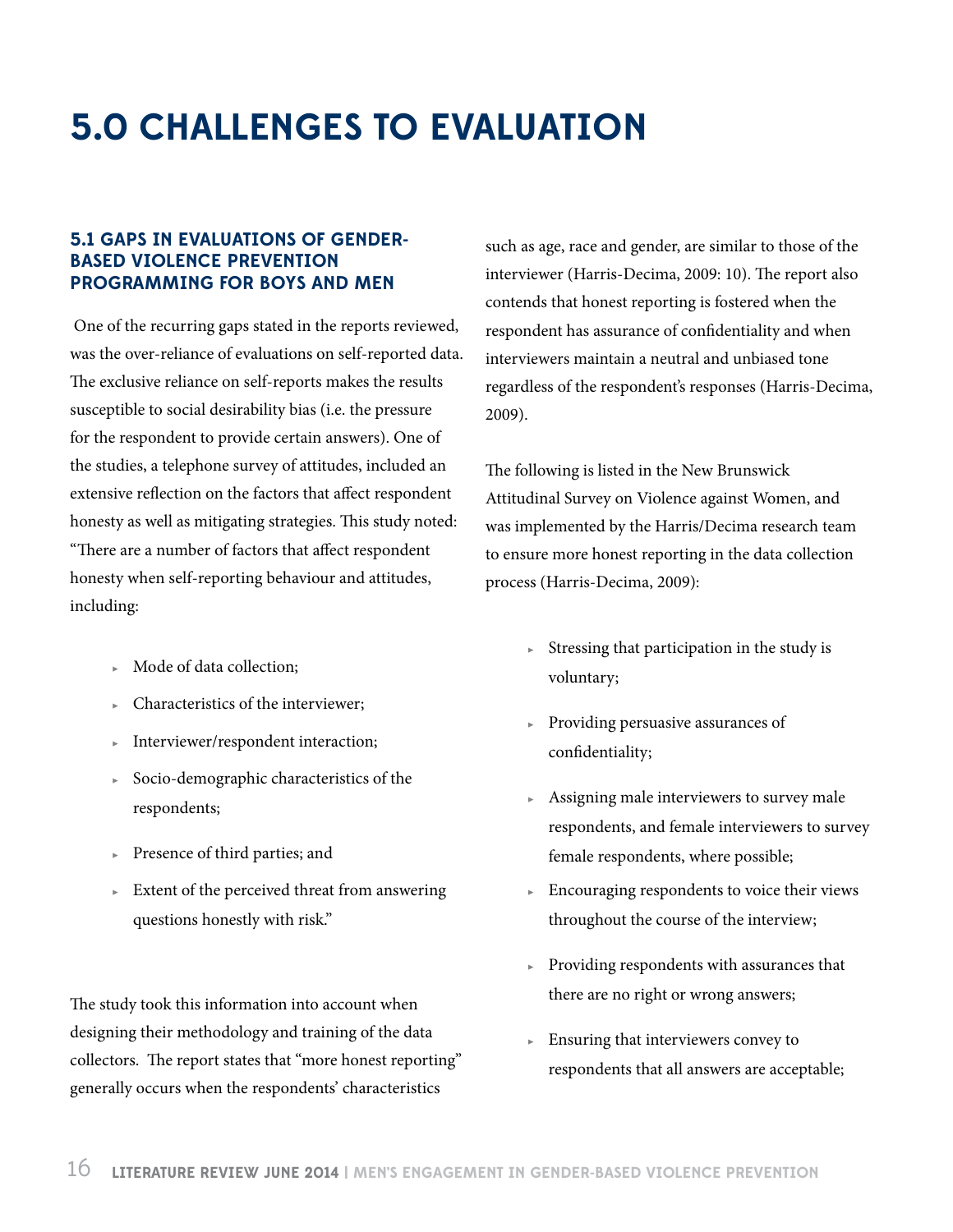- **Implementing practices to ensure that no third** parties are present during the course of the interview, or are able to overhear the interview; and
- ▶ Providing respondents with the survey registration number and telephone number for contacting the Marketing Research and Intelligence Association (MRIA) to receive a confirmation about the nature of the study and its anonymity (Harris-Decima, 2009: 11).

Furthermore, the study investigators trained data collectors to adopt specific techniques to encourage honest reporting (including techniques for developing rapport, instilling trust in the respondent, and assuring the respondent of confidentiality) (Harris-Decima, 2009).

This research was a comprehensive study of attitudes towards violence against women in New Brunswick. However, although prevalence rates and other research related to behaviour were included at the beginning of the report, the results were reported without reference to actual behaviour. This is a critique made of evaluations in this area. In a systematic review, the authors conclude, as it relates to rape prevention efforts: "there is an overreliance on the use of attitude measures as proxies for behaviors; While attitudes have an important role to play in promoting individual and broader social change, it is necessary for researchers and practitioners to move beyond the assumption that attitude change in and of itself is a sufficient outcome for rape prevention efforts. *The fact that there are many interventions that have demonstrated impact on attitudes correlated to violence is a promising indication that programs are moving in a*  *positive direction. However, it is not sufficient, and there is a need to measure behaviors and actual rates of sexual violence*" (Ricardo et al., 2011).

Not only was it noted that there was an over-reliance on self-reporting in evaluations, but also that in many of the programs, *participants were self-selected*. This is understandable in terms of outreach efforts, ethics and even in terms of the implications of voluntary participation in attitude and behaviour change. However, evaluation results for programs with self-selected participation, should be interpreted within the lens that those who self-select to participate may be those most motivated to change (Stephens & George, 2009; from systematic review). As a result, positive outcomes with general groups may overestimate prevention effectiveness (Ricardo et al., 2011). An interesting approach that was documented in one of the cases reviewed, was the interview of 11 participants who dropped out of the program (IPPF, 2010). This is significant because it sought feedback to understand why the participants left and how the program could have been better suited to meet their needs. Very few of the programs reviewed mentioned intentionally attempting to capture the perspectives of participants who dropped out of the program. This enables the program to access potentially valuable information about how to retain participants and prevent dropout.

#### **Challenges in comparing program effectiveness**

It was noted that there is a wide variety of outcome measures (and evaluation tools), making comparisons of program effectiveness difficult. For example, in a systematic review, it was noted that there were a wide range of evaluation tools – 96 in total in the studies reviewed (Ricardo et al., 2011). This same review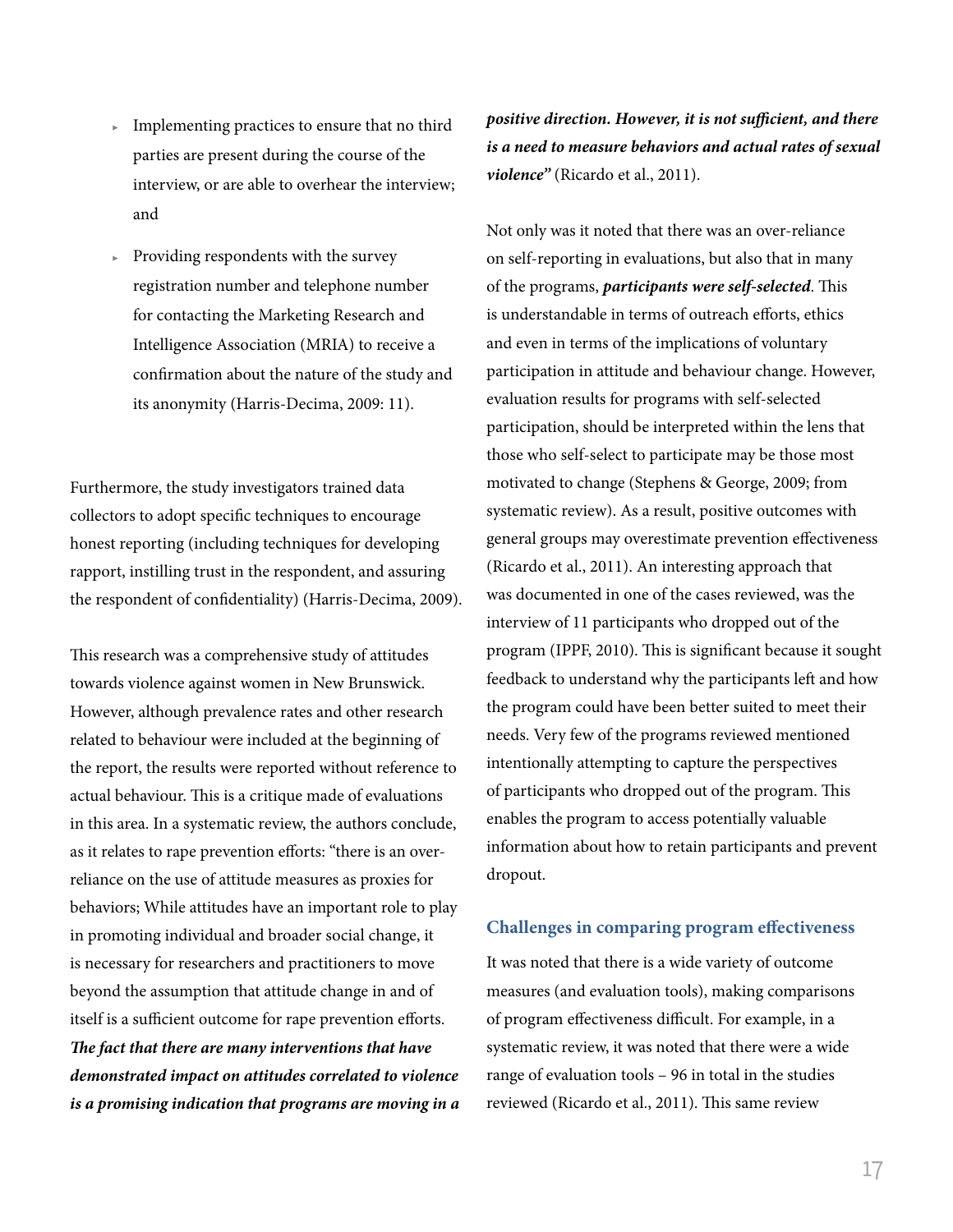observes: "The benefits of identifying a valid and reliable set of outcomes that can be used to evaluate the effectiveness of a wide range of sexual assault prevention programs would be of enormous benefit to the field, where widely varying outcome measures makes comparisons between evaluated programs problematic" (Ricardo et al., 2011). The measures that have been utilized in multiple studies and have been adequately tested for reliability and validity may provide a good starting point. It would be helpful if researchers working in the field could come together to agree on a standard set of measures that could be utilized as often as possible and appropriate (Ricardo et al., 2011). It may also be helpful to encourage use of a narrow range of indicators that work well across cultural settings. Again, the measures that have been utilized in multiple studies and have been adequately tested for reliability and validity may provide a good starting point for identifying solid measures, encouraging their use, and developing other measures to fill gaps where solid measures have not yet been developed or adequately tested (Ricardo et al., 2011).

#### **Limitations of one-off programming**

Practitioners need to know how much of an intervention is necessary in order to achieve the desired outcomes, while not wasting resources by providing more services than are necessary. The findings from this review do not provide a definitive answer to this question, in part because most interventions were not tested at multiple dosages. One study (Banyard et al 2007) that was reviewed tested the effects on non-sexual violence of two different levels of an intervention – a onesession intervention and a three-session intervention. Participating in both the one-session and three-session intervention produced significant changes, however the *group that received the lengthier program (three* 

*sessions) showed a more significant increase in positive bystander attitudes and lower rape myth acceptance than participants in the one-session group.* Clearly, decisions about the extent of how often boys and men are engaged in programming should not be made based on the results of this one study. However, these findings suggest that additional research regarding how often boys and men participate in GBV interventions may produce useful findings for the field (Ricardo et al., 2011).

#### **Lack of longer-term follow-up**

A number of reports reviewed cited the lack of longer periods of follow-up, and of analyses examining differential levels of sustained change across participants. In a systematic review it was noted that outcomes were measured at a wide range of time points, from immediately after the intervention to four years postintervention. This provides some information on both short and long-term effects. Most outcomes were measured immediately or within a short time period. A great majority of the studies reviewed did not follow participants for more than a few weeks, with 35% (n=23) having no follow-up beyond an immediate post-test, and another 17% (n=11) following and testing participants only 1-3 weeks after intervention. While it is understandable that resources are limited, stifling the ability for long-term follow up, this has negative implications in assessing long-term outcomes and program effectiveness.

*There needs to be a sufficient length of time between assessments for program participants to have had the opportunity to engage in the behaviors of interest, and for their beliefs, attitudes, and knowledge to have grown, shifted, and changed.* As an example, Foshee et al. (2004) found some significant changes in behaviors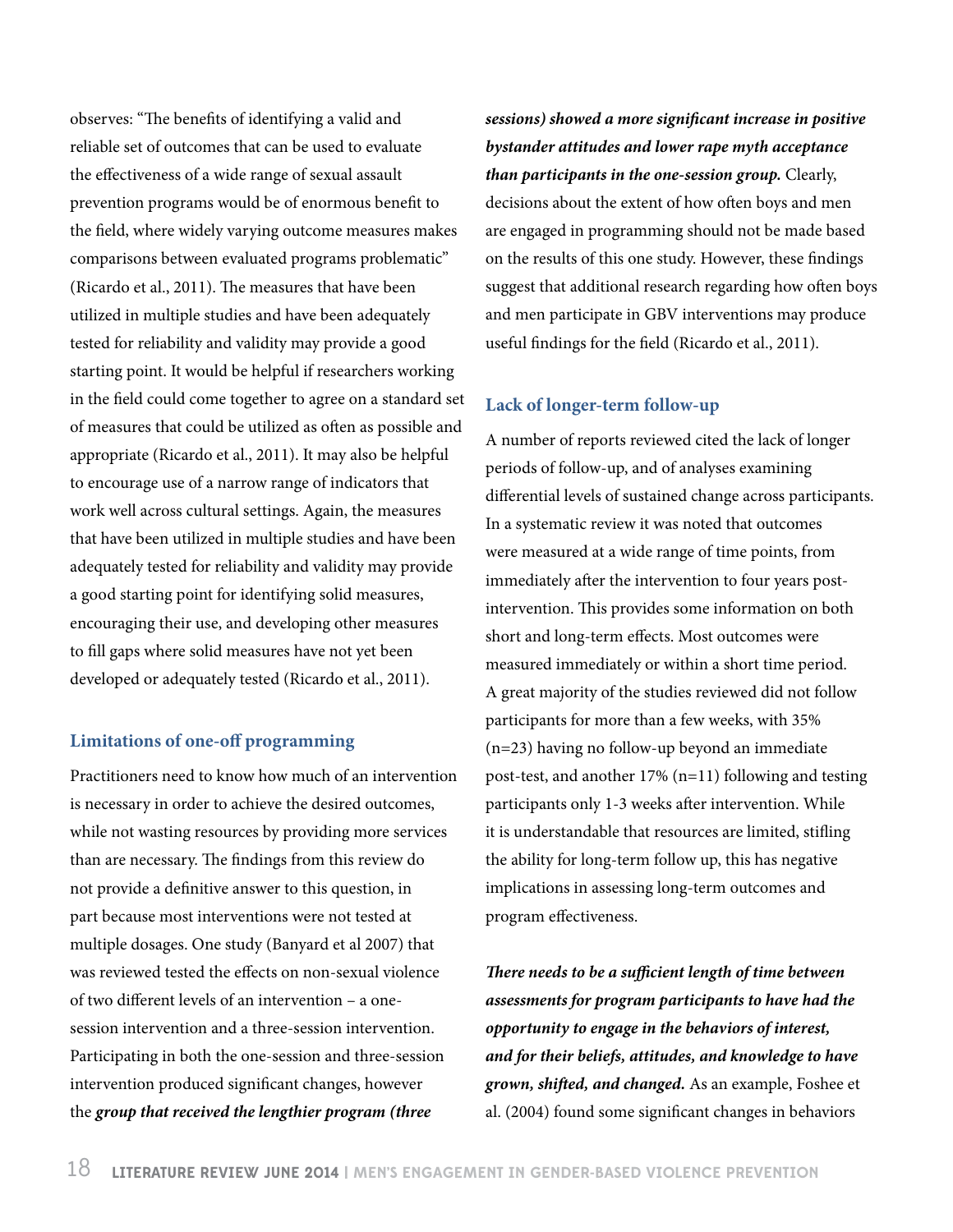that were detected only at the four-year follow-up. The lack of longer-term follow-up is a serious limitation in the studies overall. It was found that there was a lack of reporting about outcomes for more than one year impact (Ricardo et al., 2011). Another example of the importance of timeline of impact is in length of time it took to achieve certain outcomes in a school-based education program. A change was noted in the report of number of incidents of physical violence and use of passive aggressive strategies in year 2 for girls, but in year 3 for boys (IPPF, 2010).

#### **Pre-test issues**

Additionally, there are concerns related to the potential impact of pre-tests. For example, Foubert and Marriott (1997) note a concern that administering the Burt Rape Myth Acceptance Scale raises awareness among participants. Lonsway and Kothari (2000) also talk about issue of pre-tests, stating that: "this problem is exacerbated when a pre-test is used, because it trains participants in exactly how to provide the right answers. In fact, several studies have documented positive effects that are apparently due to pre-test assessment (i.e., sensitization effects), when scores of pre-tested participants are compared with those who were not exposed to a pre-test (for a review, see Breitenbecher, 2000). Therefore, it is best not to use a pre-test-post-test design with only a single group of participants. Without a control group of individuals who did not participate in the program, the findings from this type of research cannot be interpreted" (Cook & Campbell, 1979).

#### **Need for more rigorous evaluation**

A critical finding in the systematic review read for this report is that there is a *need for more rigorous evaluation designs*, particularly in terms of randomization. However, random assignment is frequently challenging in the

real world, for several reasons. First, programs tend to be administered using intact groups (for e.g. classes, sports teams, fraternities, sororities, dorm floors) rather than individuals who can be randomly assigned to one condition or the other. It is often difficult or impossible to generate these groups randomly because they have already been created or because of scheduling difficulties. Second, organizations such as schools and community centers are often reluctant to randomly select some participants to receive a potentially helpful intervention, while denying this opportunity to others (Jaycox et al 2006; Flay and Collins 2005).

One alternative to randomization at the individual level is the cluster-randomized trial, in which schools, organizations, or communities are matched and randomly assigned to a treatment or control in pairs. While this is a possible solution when individual level randomization is not possible, it is not ideal because it requires much greater sample sizes in order to achieve statistical power needed to detect significant effects, and because of potential bias introduced by having more similar participants within a cluster, such as a school or community (Flay and Collins 2005; Murray 1998). Use of the cluster-randomized design requires more advanced and rigorous statistical analyses, which require resources that are sometimes beyond the capacity of evaluation projects. Future studies may need to utilize individual level random sampling when possible, increase the number of clusters, and utilize more sophisticated statistical methods to account for intra-class correlation issues and other problems associated with a small number of clusters (Ricardo et al., 2011).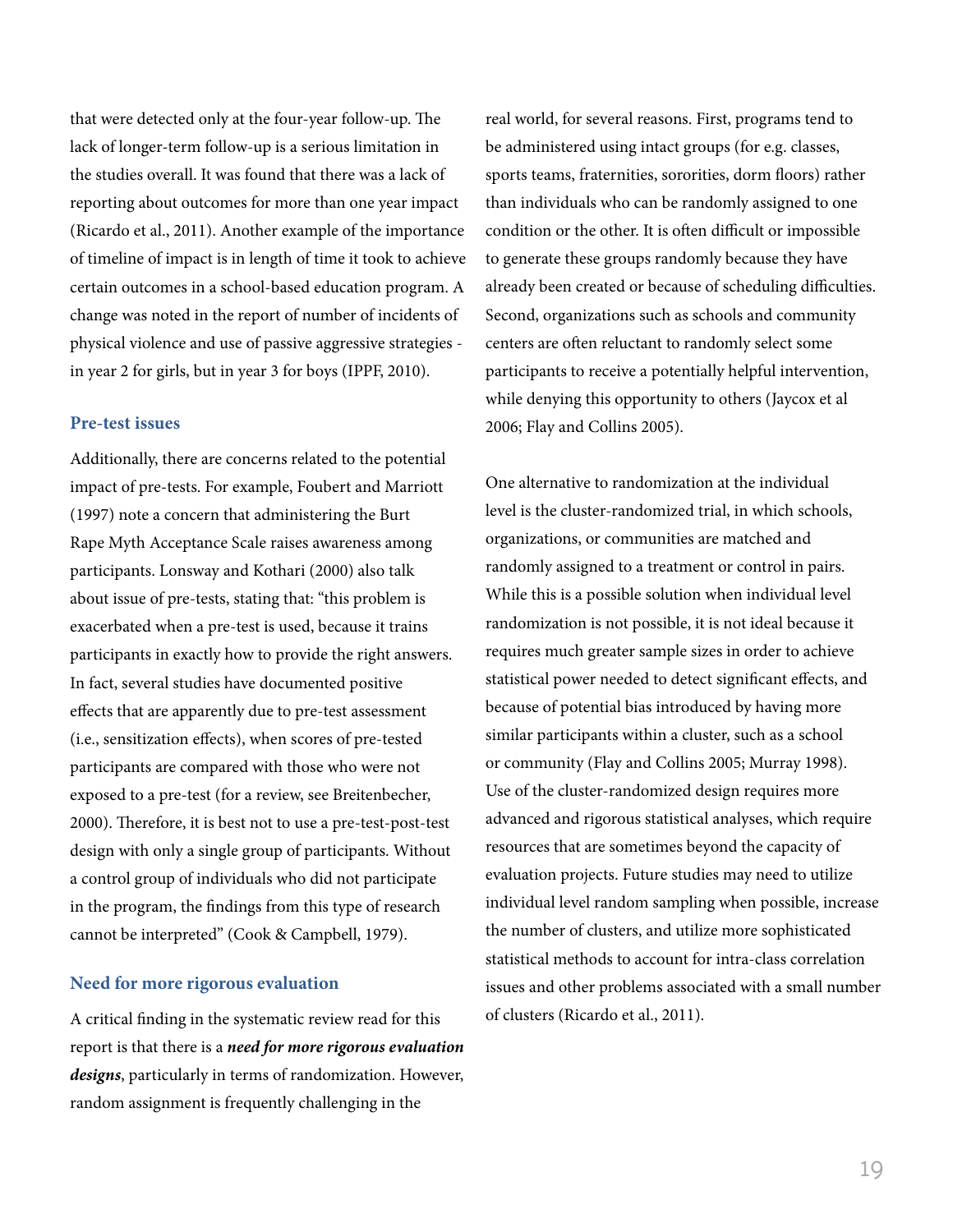### **6.0 Key Learnings**

Below, key recommendations for evaluations of gender-based violence prevention programming are listed. These stem from the observations of the challenges and gaps that exist within gender-based violence programming evaluation.

- Balance attitudinal change with behavioural change measures.
- Triangulate self-reported data with other measures.
- Develop a standard set of measures.
- Conduct further research on engagement.
- Differential analysis of program effectiveness should be conducted as it relates to high-risk subgroups, as well as timeline of program impact.
- Build in longer follow-up periods measuring program impact.
- Expand the reach of interventions
- Value of randomized design evaluations.
- Include research on costs associated with programming. This will enable funders to make working with boys and men a priority knowing the costs associated (IPPF, 2010).
- Evaluations should consider issues of scale-up when evaluating pilot programs.
- Use culturally appropriate and gender sensitive methods for intervention and evaluation.
- Further research on capacity building for evaluation in gender-based violence prevention programming.
- Consider how often boys and men participate in the intervention when measuring effectiveness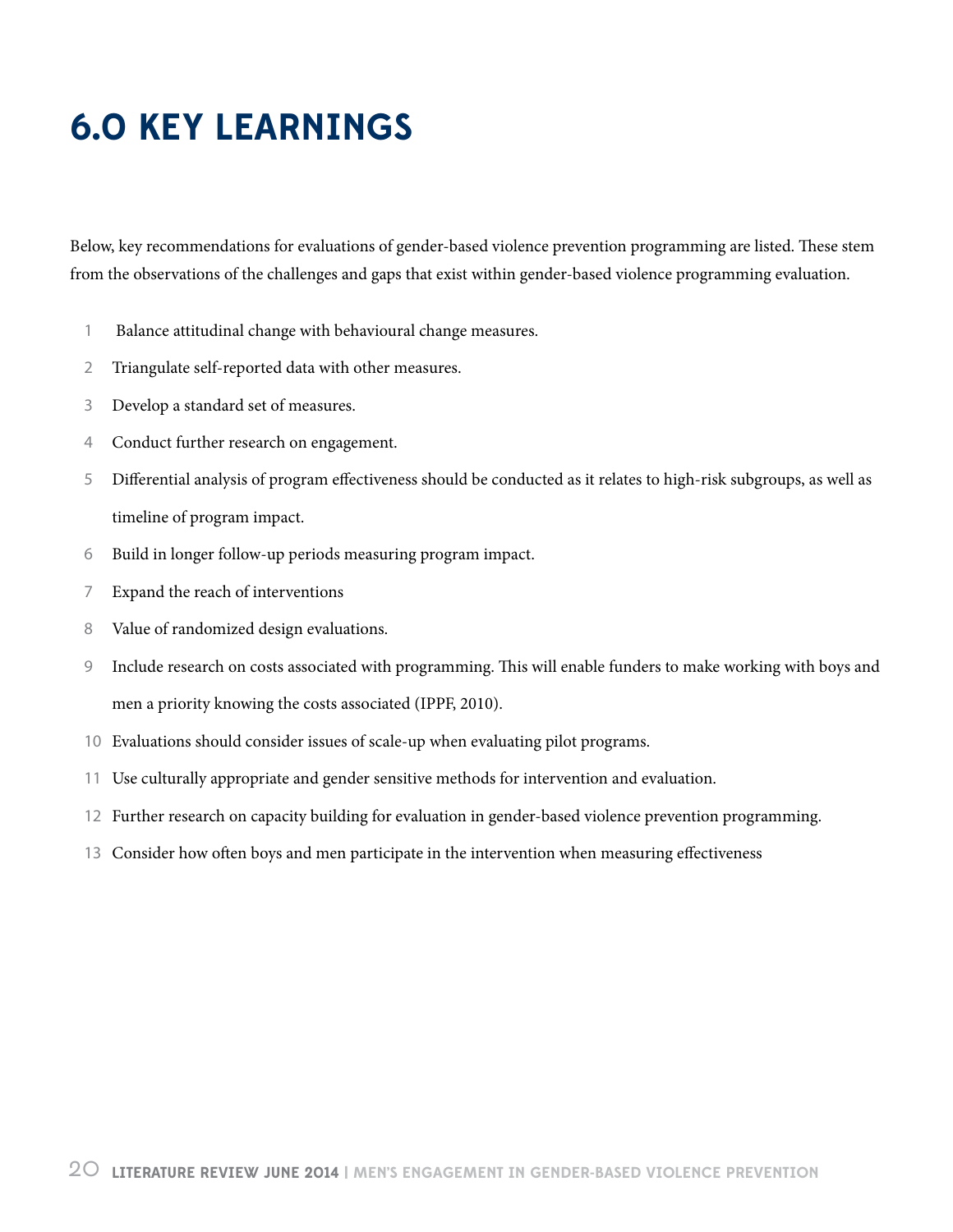## **7.0 Conclusion**

The wide-ranging forms of violence that women and girls experience in Canada present a challenge to monitor and evaluate programs aimed at engaging boys and men. This review of the literature served to assess evaluations for programs and interventions, which engage boys and men in addressing gender-based violence. The literature review highlights gaps in defining the term engagement and a lack of evaluation approaches focused on primary prevention strategies. The limitations of self-reporting point to the need to address bias and gaging actual attitudes and behaviours, as oppose to participants feeling pressured to answer in socially appropriate ways (i.e. condoning rape and violence against women). In addition, the need for long-term, systematic evaluation is also critical to show how attitudinal change can impact behavioural changes throughout boys and men's lives at multiple levels of analysis (individual, community and systemic levels).

Based on the literature reviewed, there are a multitude of programs that are attempting to address this issue, namely through entry points in community, sports, and health-based interventions. Gender transformative programs which seek to promote equitable relationships and change gender norms have been found to be the most effective interventions. On the other hand, effectiveness results are varied between mixed-gender versus single-sex programming. This is an important area to consider in various levels of program design and evaluation. Importantly, many programs have proven to impact attitudes correlated to violence. This is a promising sign that interventions are making a positive difference. Specific research instruments and tools were explored, such as the GEM scale and numerous scales which assess rape myth acceptance, however a critical approach should be applied to assess boys and men's support for girls and women's rights to not only survive gender-based violence, but to thrive in both public and private spheres. Encouragingly male engagement work continues to be scaled up, however a critical analysis must be applied to ensure participation is meaningful and impactful, ultimately to promote the human rights of girls and women- in all their diversity.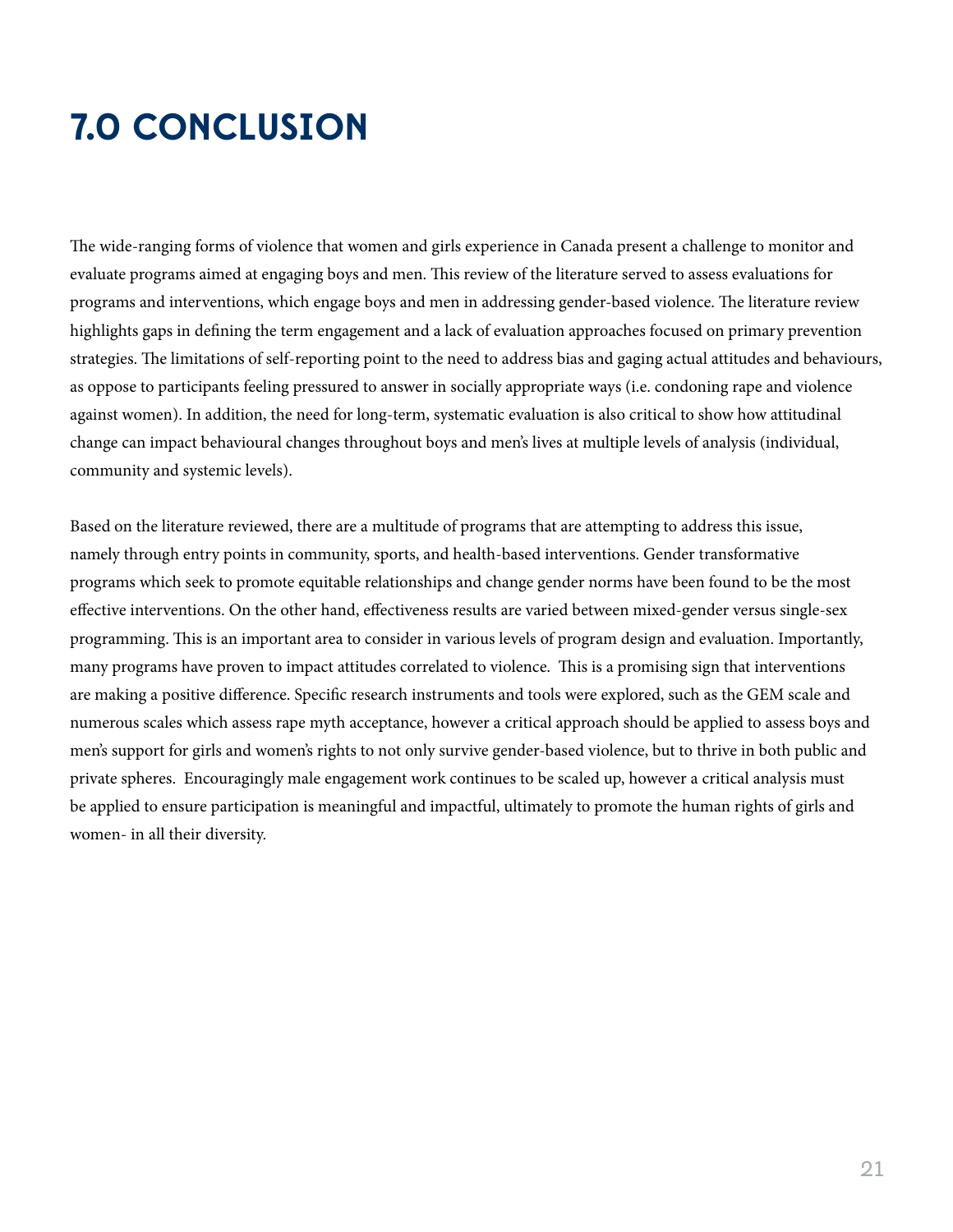## **References**

Banyard, V. L., Moynihan, M. M., Plante, E. G. (2007). Sexual violence prevention through bystander education: An experimental evaluation. Journal of Community Psychology, 35 (4), 463–481.

Barker, G., Ricardo, C., Nascimento, M & Pulerwitz, J. (2007). How do we know if men have changed? Engaging men and boys in changing gender-based inequity in health: Evidence from programme interventions. World Health Organization.

Bloom, S. (2008). Violence against women and girls: A compendium of monitoring and evaluation indicators. MEASURE Evaluation for USAID East Africa Regional Mission and the Interagency Gender Working Group.

Breitenbecher, K. H. (2000). Sexual assault on college campuses: Is an ounce of prevention enough? Applied & Preventive Psychology, 9, 23–52.

Canadian Women's Foundation. (2013). The Facts About Violence Against Women. Retrieved December 11, 2013 from http:// www.canadianwomen.org/facts-about-violence

CEDPA (2011). UDAAN: Towards a Better Future Final Evaluation Report. Unpublished. CEDPA: Washington, DC.

Cook, T.D. and Campbell, D.T. (1979). Quasi-Experimentation: Design and Analysis for Field Settings. Rand McNally, Chicago, Illinois.

Flay B. R & Collins, L. M. (2005). Standards of evidence: criteria for efficacy, effectiveness and dissemination. Prevention Science, 6:151–175.

Foshee, V. A., Bauman, K. E., Ennnett, S. T., Linder, G. F., Benefield, T. & Suchindran, C. (2004). Assessing the long-term effects of the Safe Dates program and a booster in preventing and reducing adolescent dating violence victimization and perpetration. American Journal of Public Health, 94, 619–624.

Foubert, J. D. & Marriott, K. A. (1997). Effects of a sexual assault peer education program on men's belief in rape myths. Sex Roles, 36, 257-266.

Harris/Decima. (2009). Attitudinal survey on violence against women. Detailed Report. Prepared for the Province of New Brunswick Executive Council Office Women's Issues Branch.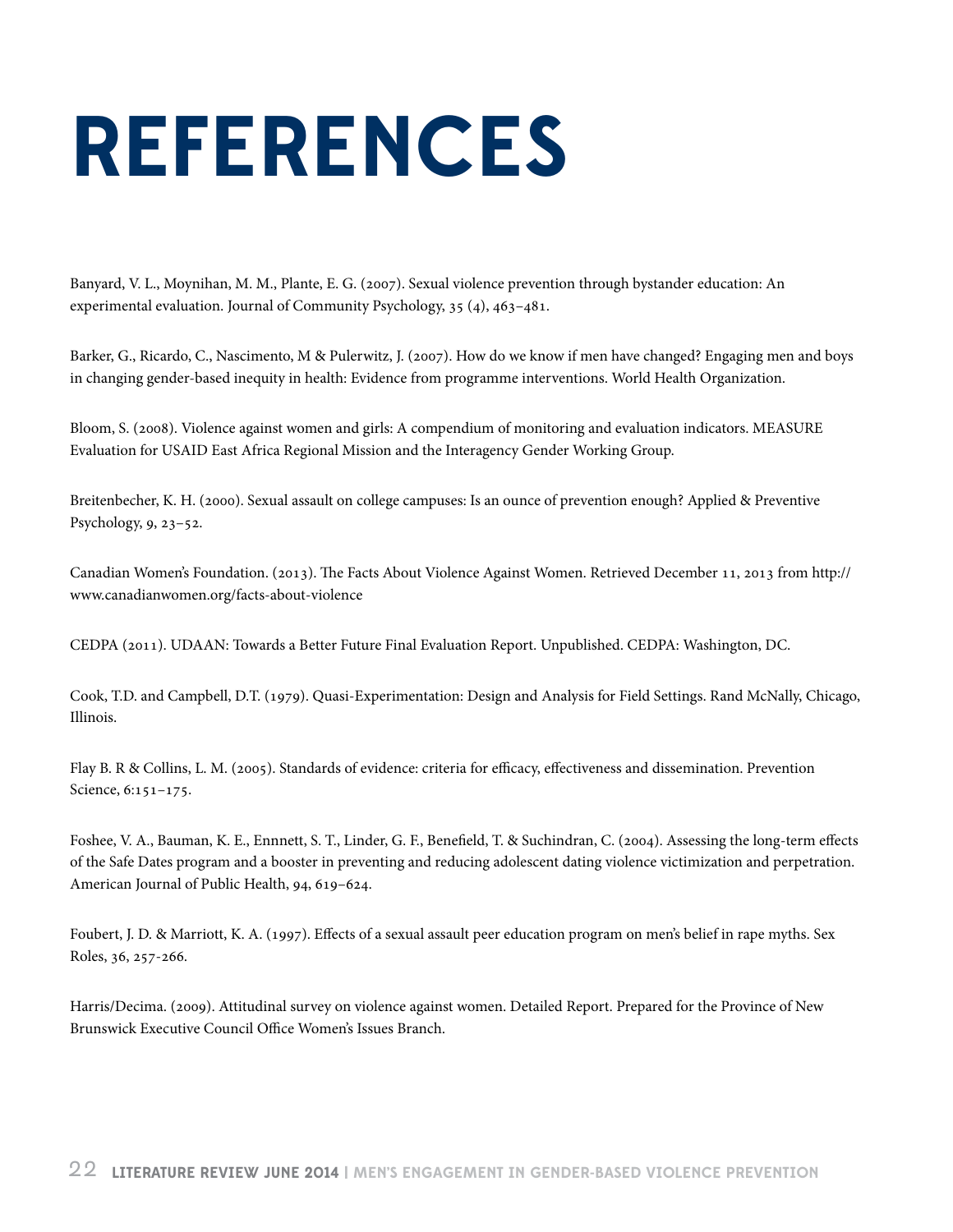Instituto Promundo (2012). Engaging men to prevent gender-based violence: A multi-country intervention and impact evaluation study.

Jaycox L. H, McCaffrey D, Eiseman E, Aronoff J, Shelley GA, Collins R. L, Marshall G. N. (2006). Impact of a school based dating violence prevention program among Latino teens: a randomized controlled effectiveness trial. J Adolesc Health; 39(5): 694-704.

Lonsway, K. A., Kothari, C (2000). First Year Campus Acquaintance Rape Education: Evaluating the Impact of a Mandatory Intervention. Psychology of Women Quarterly, 24; 220-232. Cambridge University Press. Copyright 2000, Division 35, American Psychological Association.

Lonsway, K. (2009). Rape prevention and risk reduction: Review of the research for practitioners. Harrisburg, PA: VAWnet, a project of the National Resource Center on Domestic Violence/Pennsylvania Coalition Against Domestic Violence. Retrieved from http://www.vawnet.org

Minerson, T., Carolo, H, Dinner, T., & Jones, C. (2011). Issue Brief: Engaging men and boys to reduce and prevent gender-based violence. Status of Women Canada.

Murray, D. M. (1998). Design and analysis of group-randomized trials. Oxford, UK: Oxford University Press.

Pulerwitz, J. and Barker, G. (2008). Measuring attitudes toward gender norms among young men in Brazil development and psychometric - Evaluation of the GEM Scan. Men and Masculinities, (10): 3.

Ricardo, C., Eads M., & Barker, G. (2011). Engaging boys and young men in the prevention of sexual violence: A systematic and global review of evaluated interventions. Sexual Violence Research Initiative and Promundo.

Solorzano, I., Bank, A., Pena, R., Espinoza, H., Ellsberg, M., Pulerwitz, J. (2008). Catalyzing Personal and Social Change Around Gender, sexuality, and HIV: Impact Evaluation of Puntos de Encuentro's communication Strategy in Nicaragua. Puntos de Encuentro. CIDS/UNAN Leon, PATH, and Horizons Program.

The International Planned Parenthood Federation (IPPF). (2010). Men Are Changing: Case study evidence on work with men and boys to promote gender equality and positive masculinities. London.

Verma, R., J. Pulerwitz, V. S. Mahendra, S. Khandekar, A. K. Singh, S. S. Das, S. Mehra, A. Nura, and G. Barker. (2008). Promoting gender equity as a strategy to reduce HIV risk and gender-based violence among young men in India. Horizons Final Report. Washington, DC: Population Council.

Wells, L., Lorenzetti, L, Carolo, H, T. Dinner, T. Jones, C. Minerson, T& Esina, E. (2013). Engaging men and boys in domestic violence prevention: Opportunities and promising approaches. The University of Calgary, Shift: The Project to End Domestic Violence.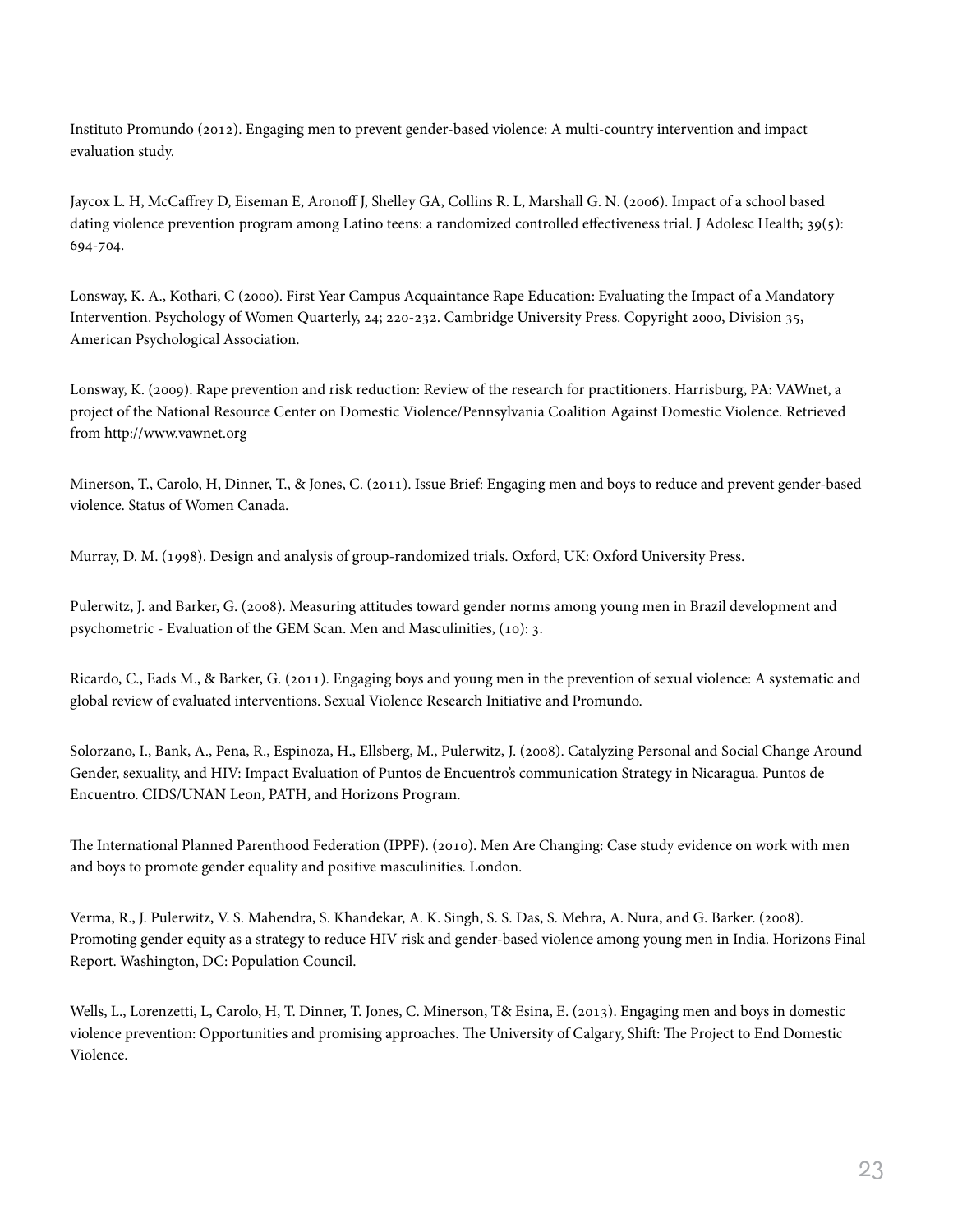White Ribbon Campaign. (2012). Men's Attitudes and Behaviours Toward Violence Against Women Report. Ontario Men's Survey (unpublished).

White Ribbon Campaign. (2014a). Give Love, Get Love. The Involved Fatherhood and Gender Equity Project. White Ribbon Campaign

White Ribbon Campaign, (2014b). Ontario Women's Directorate Interim Report. White Ribbon Campaign (unpublished)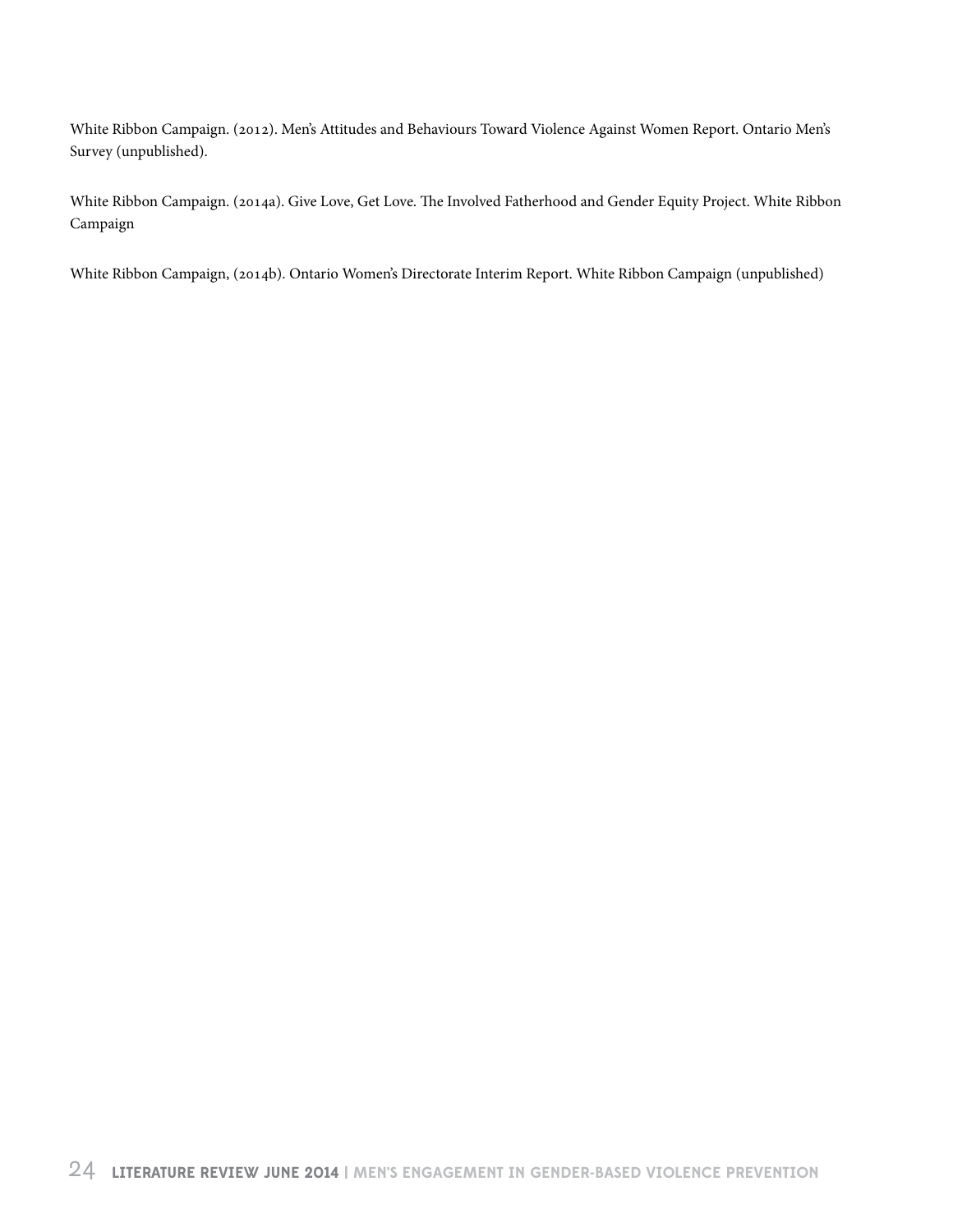# **Appendix 1:**

| <b>SAMPLE OUTCOMES</b>          |                                                                                                                                                           |
|---------------------------------|-----------------------------------------------------------------------------------------------------------------------------------------------------------|
| Men's Awareness                 | Awareness of risk taking behaviours, safe behaviours (IPPF, 2010);                                                                                        |
|                                 | Awareness of policy makers of concerns of MSM and inclusion of their<br>issues in a national HIV/AIDS agenda (IPPF, 2010);                                |
|                                 | Beliefs about accuracy of TV representation of violence in real life; recog-<br>▶<br>nizing stereotypes and hidden messages in magazine ads (IPPF, 2010). |
| Men's attitudes and<br>efficacy | Men's perceptions and interest in women's health (IPPF, 2010);                                                                                            |
|                                 | Attitudes towards dating violence and knowledge about forms of abuse;<br>▶<br>attitudes towards dating violence (IPPF, 2010);                             |
|                                 | Double standard of tolerance for violence by girls than violence by boys;<br>▶                                                                            |
|                                 | Development of positive norms (e.g. responsibility and caring for one's<br>▶<br>sexual partners) (IPPF, 2010);                                            |
|                                 | > Support for inequitable gender norms and sexual harassment of girls and<br>women (IPPF, 2010);                                                          |
|                                 | Intention/likelihood to perpetrate rape or other forms of sexual violence<br>▶<br>(Ricardo et al., 2011);                                                 |
|                                 | Intention/likelihood to perpetrate non-sexual forms of violence against<br>▶<br>an intimate partner (Ricardo et al., 2011);                               |
|                                 | Rape-supportive attitudes, including rape myth acceptance (Ricardo et<br>▶<br>al., 2011);                                                                 |
|                                 | Attitudes towards gender-based violence (Ricardo et al., 2011);<br>▶                                                                                      |
|                                 | Attitudes towards intimate partner violence (Ricardo et al., 2011);                                                                                       |
|                                 | Attitudes towards interpersonal violence (Ricardo et al., 2011);<br>▶                                                                                     |
|                                 | Empathy for rape or sexual assault survivors (Ricardo et al., 2011);                                                                                      |
|                                 | Attitudes towards gender roles (Ricardo et al., 2011).                                                                                                    |
|                                 |                                                                                                                                                           |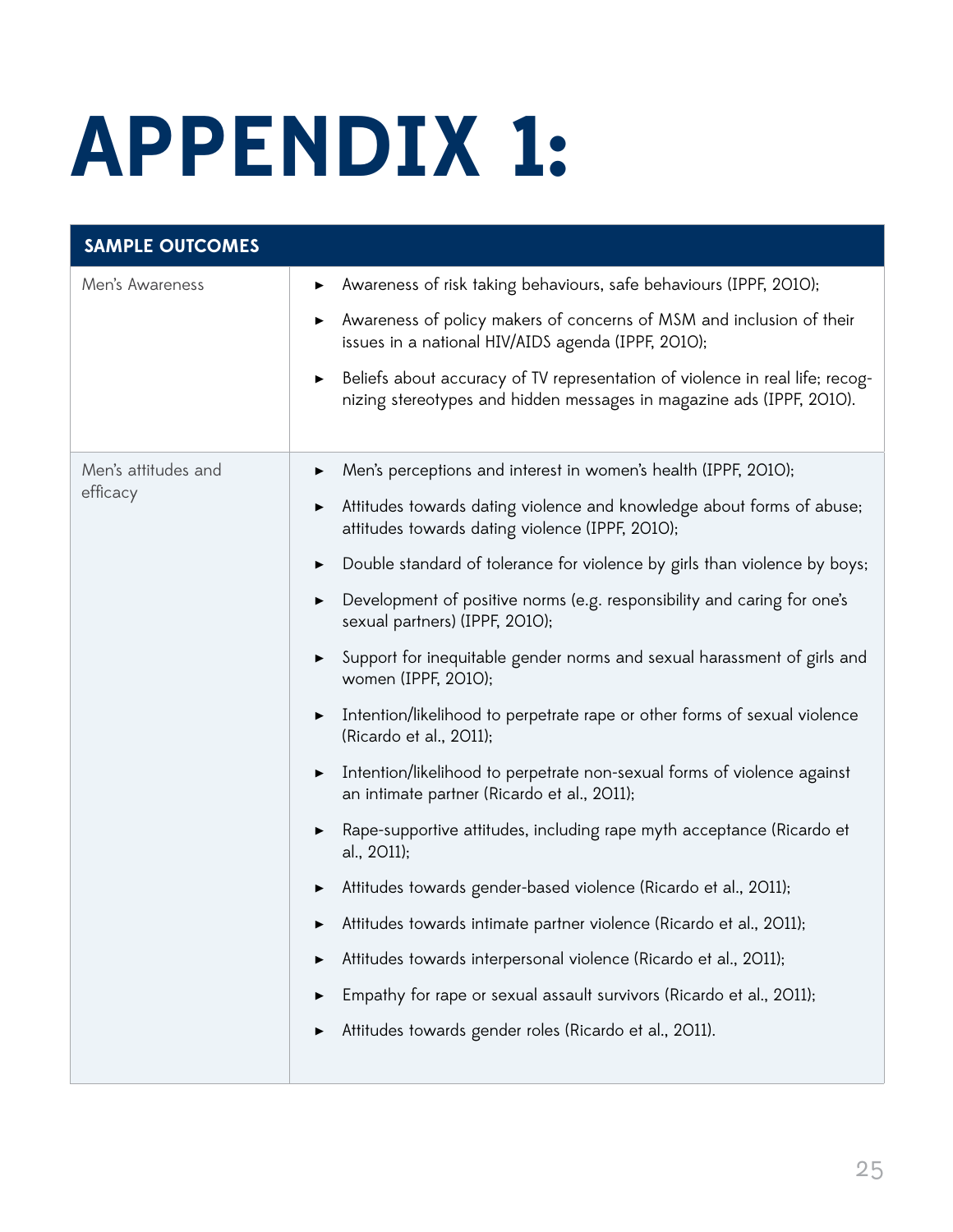| Men's skills     | Skills that allow them to make changes to their behaviour as well as to<br>address knowledge and attitudes; including tools to negotiate public<br>face of masculinity and private face of masculinity (IPPF, 2010).                                           |
|------------------|----------------------------------------------------------------------------------------------------------------------------------------------------------------------------------------------------------------------------------------------------------------|
| Men's behaviours | • Objective measures (e.g. STI status for sexual and reproductive health<br>programs; reports by partners about participants for healthy relationship<br>programs; reports from women and other men about participants for<br>violence programs) (IPPF, 2010); |
|                  | Self-reporting of men using a condom, those seeking medical treatment,<br>reporting of symptoms over time (IPPF, 2010);                                                                                                                                        |
|                  | Perpetration of rape or other forms of sexual violence against a girl or<br>woman (Ricardo et al., 2011);                                                                                                                                                      |
|                  | Perpetration of non-sexual forms of violence against a girl or woman                                                                                                                                                                                           |
|                  | Bystander behaviors (Ricardo et al., 2011).                                                                                                                                                                                                                    |
|                  |                                                                                                                                                                                                                                                                |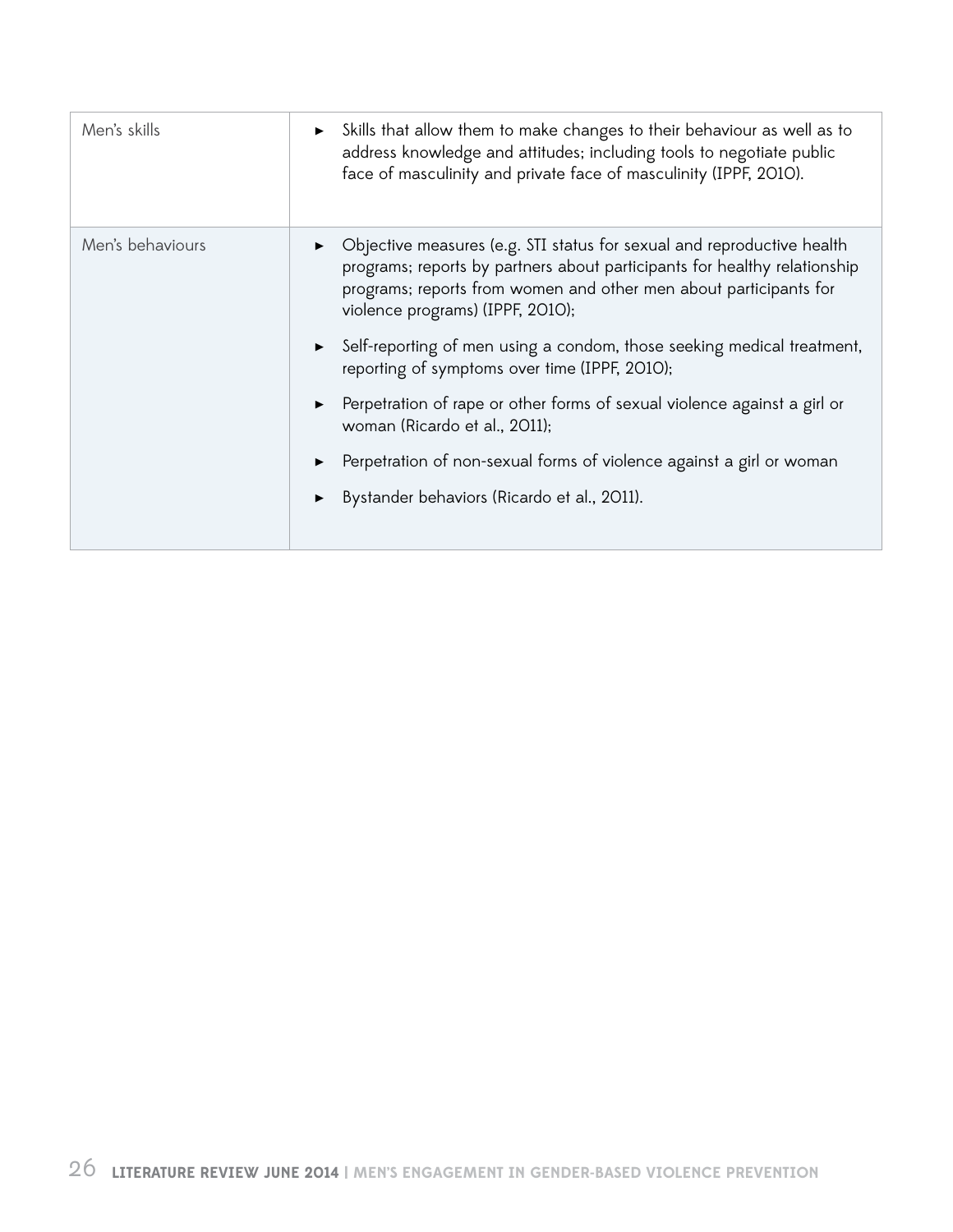## **Appendix 2: Sample outcome framework (Minerson et al., 2011)**

| <b>LEVEL OF OUTCOME</b>                           | <b>DESCRIPTION</b>                                                                                                                         |
|---------------------------------------------------|--------------------------------------------------------------------------------------------------------------------------------------------|
| Strengthening Individual<br>Knowledge and Skills. | Education, skills building and awareness raising at an individual level.                                                                   |
| Promoting Community<br>Education.                 | Group efforts, social marketing and communications, media strategies.                                                                      |
| Educating Professionals<br>and Service Providers. | Training teachers, police officers, coaches, or doctors for example to do primary<br>prevention work in their specific target communities. |
| Engaging and Mobilizing<br>Communities.           | Building coalitions and networks, identifying and building capacity of male<br>leaders, awareness events, White Ribbon Campaigns.          |
| Changing Organizational<br>Practices.             | Challenging and changing entrenched practices that tolerate or provide<br>impunity for gender-based violence.                              |
| Influencing Policy and<br>Legislation.            | Legal and policy reform                                                                                                                    |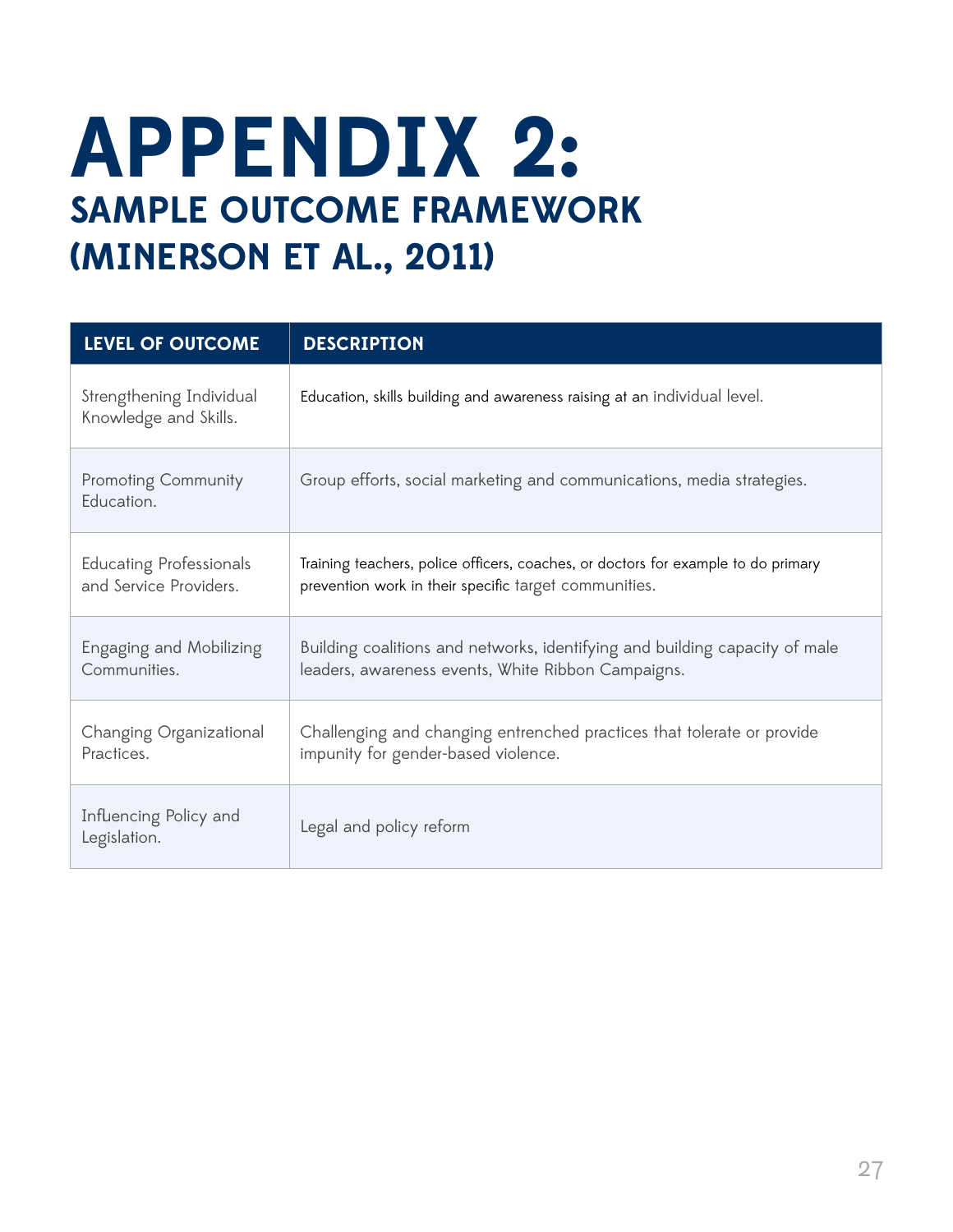# **Appendix 3:**

| <b>SAMPLE INDICATORS</b>                          |                                                                                                                                                          |
|---------------------------------------------------|----------------------------------------------------------------------------------------------------------------------------------------------------------|
| Youth (Bloom, 2008)                               | Proportion of people who report they heard or saw a mass media mes-<br>►<br>sage on issues related to sexual violence and youth                          |
|                                                   | Proportion of girls who say they would be willing to report any experi-<br>$\blacktriangleright$<br>ence of unwanted sexual activity                     |
|                                                   | Proportion of girls that feel able to say no to sexual activity<br>►                                                                                     |
|                                                   | Proportion of girls reporting that male teachers do not have the right to<br>▶<br>demand sex from school children                                        |
| Community mobilization<br>and individual behavior | Proportion of people who have been exposed to VAW/G prevention mes-<br>sages, proportion of individuals who know any of the legal sanctions for<br>VAW/G |
|                                                   | Know legal rights of women<br>▶                                                                                                                          |
|                                                   | People who say that wife beating is an acceptable way for husbands to<br>▶<br>discipline their wives                                                     |
|                                                   | Proportion of people who agree that a woman has a right to refuse sex<br>▶                                                                               |
|                                                   | Proportion of people who agree that rape can take place between a<br>▶<br>man and woman who are married                                                  |
| Working with men and<br>boys                      | Number of programs implemented for men and boys that include exam-<br>▶<br>ining gender and culture norms related to GBV                                 |
|                                                   | Proportion of men and boys who agree that women should have same<br>▶<br>rights as men                                                                   |
|                                                   | Proportion of men and boys with gender-related norms that put women<br>▶<br>and girls at risk for physical and sexual violence                           |
|                                                   | Proportion of men and boys who believe that men can prevent physical<br>▶<br>and sexual violence against women and girls                                 |
|                                                   |                                                                                                                                                          |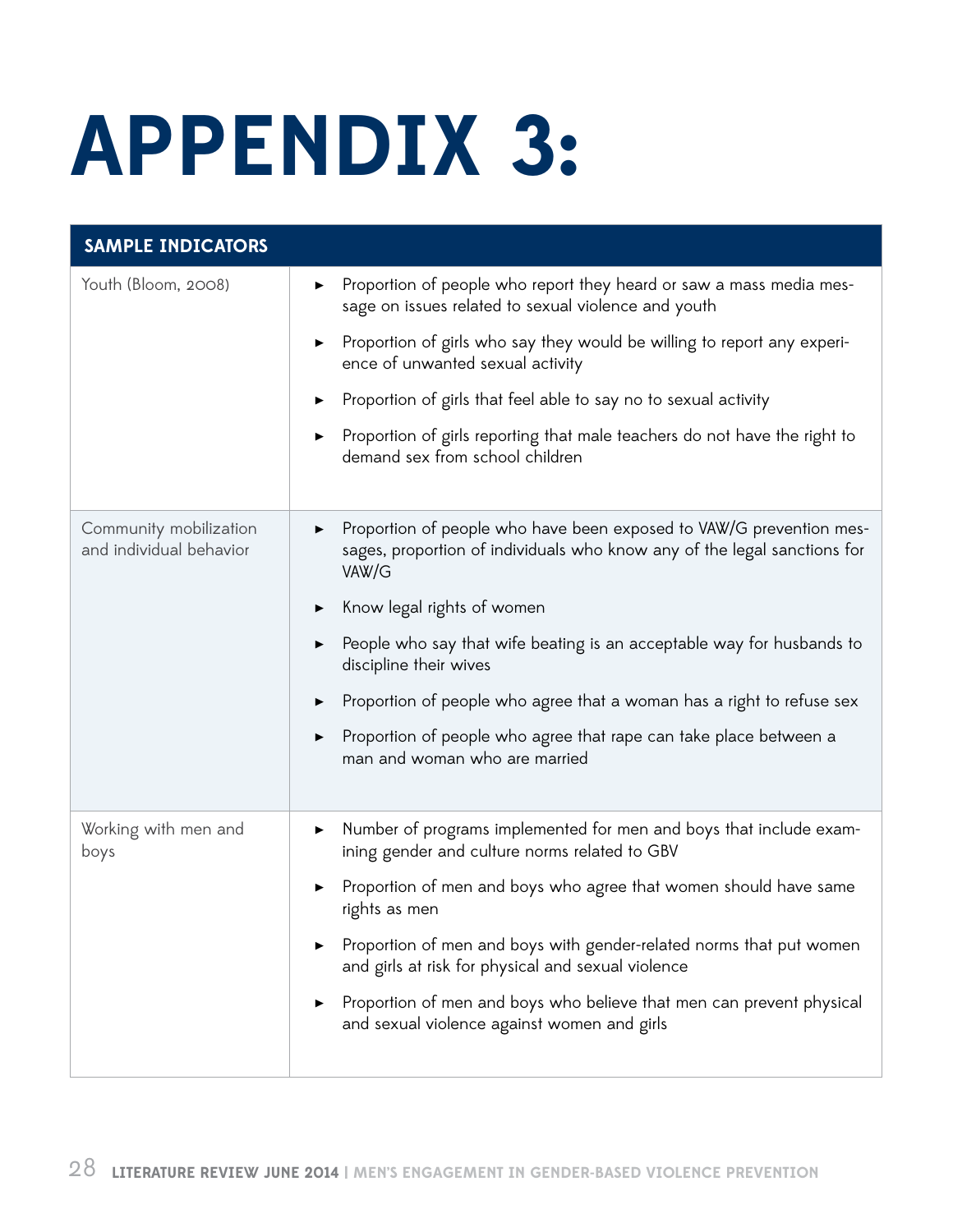| Sample areas for process<br>indicators (IPPF, 2010) |                       | $\blacktriangleright$ Program sustainability;                                                                                                                                        |
|-----------------------------------------------------|-----------------------|--------------------------------------------------------------------------------------------------------------------------------------------------------------------------------------|
|                                                     |                       | Cultural appropriateness of intervention methods;                                                                                                                                    |
|                                                     |                       | Program staff training - skill and confidence level in working with men;<br>capacity of staff (for e.g. to deliver training, to assess interest and com-<br>mitment among trainers); |
|                                                     |                       | • Meaningfulness and usefulness of intervention goals and outcomes to<br>men;                                                                                                        |
|                                                     | $\blacktriangleright$ | Integration of programming into existing structures and systems (e.g.<br>subjects in school curricula, teaching and professional training);                                          |
|                                                     |                       | Positive message (correcting the 'faults' of men does not appeal to them);                                                                                                           |
|                                                     |                       | Monitoring of counselling quality; sufficient length of training relative to<br>the material covered for trainers;                                                                   |
|                                                     |                       | ► Creation of a safe and refective space for staff and participants to exam-<br>ine and challenge their own attitudes and mindsets as men and women.                                 |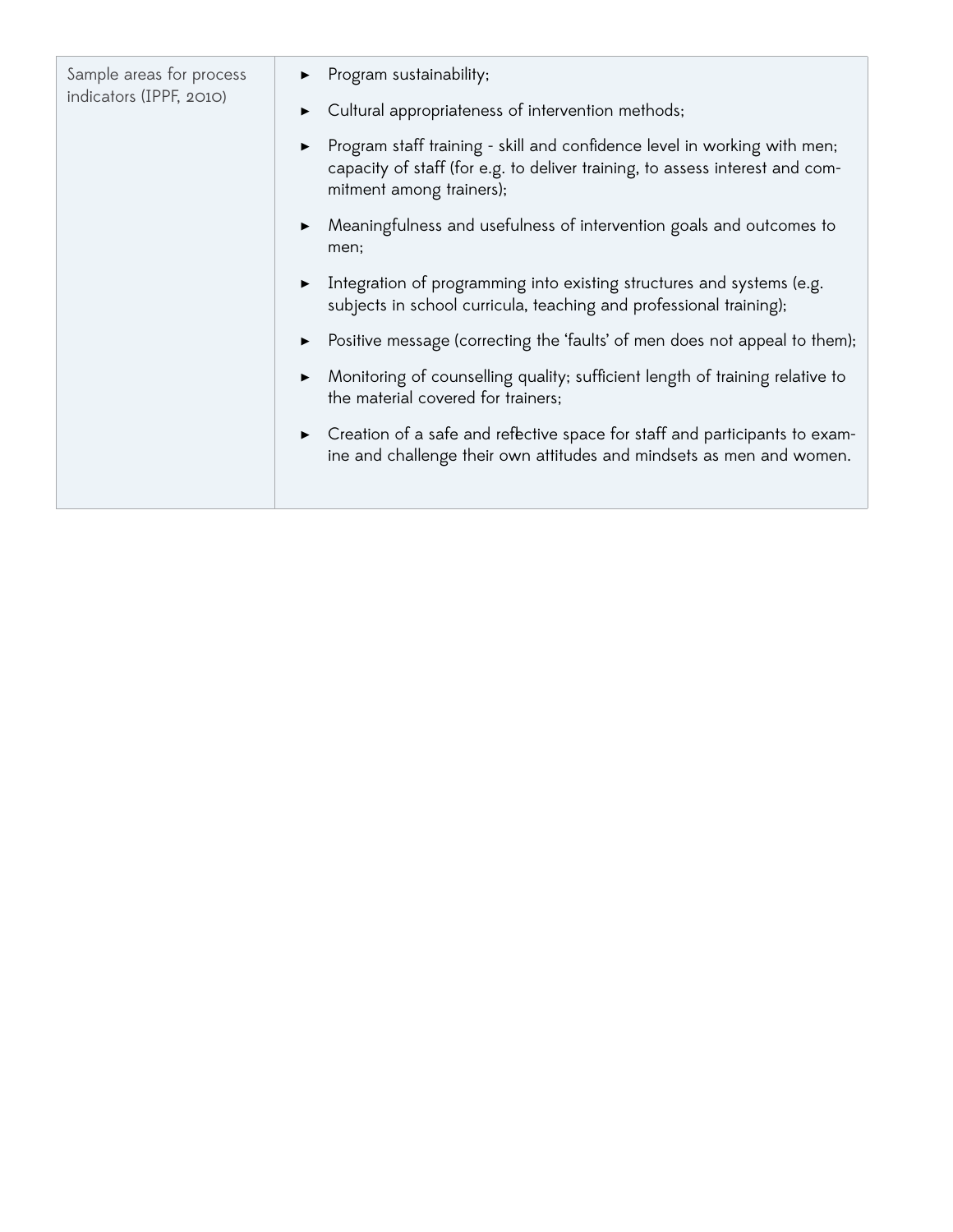**Literature review June 2014 | Men's Engagement in Gender-Based Violence Prevention**